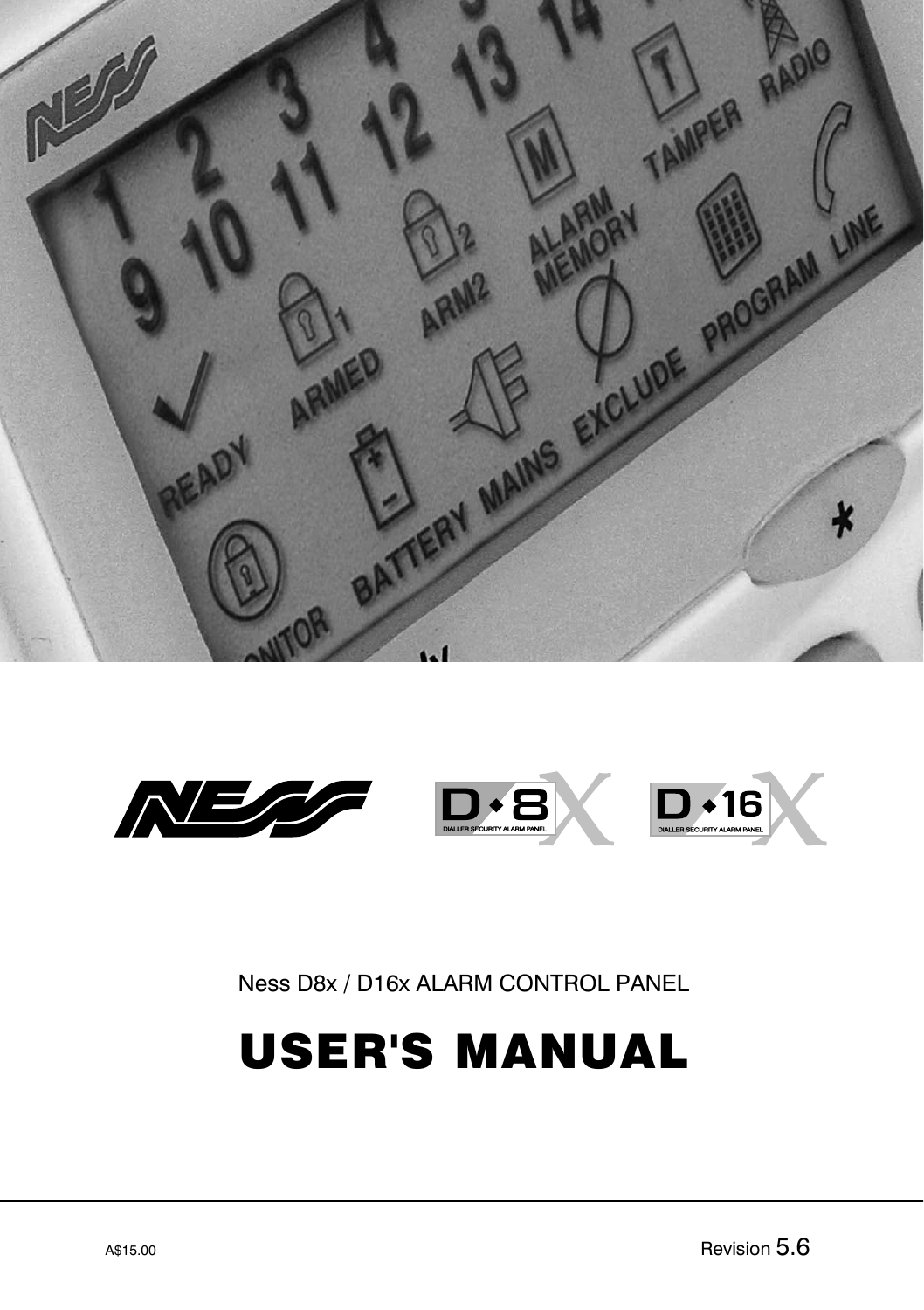



### *www.ness.com.au*

*"Australia's largest designer and manufacturer of high quality security products"*



N<sub>55</sub>

NESS SECURITY PRODUCTS Australian Communications Authority TELECOMMUNICATIONS COMPLIANCE

Head Office: Ness Security Products Pty Ltd ABN 28 069 984 372 4 / 167 Prospect Hwy Seven Hills NSW 2147 Australia Ph +61 2 8825 9222 Admin Fax +61 2 9838 8508 ness@ness.com.au

SYDNEY 4 / 167 Prospect Highway Seven Hills NSW 2147 Ph 02 8825 9222 Fax 02 9674 2520 sales@ness.com.au

MELBOURNE 24 Terracotta Drive Blackburn VIC 3130 Ph 03 9875 6400 Fax 03 9875 6422 nessmelb@ness.com.au

BRISBANE Unit 3, 471 Lytton Road Morningside QLD 4170 Ph 07 3399 4910 Fax 07 3217 9711 nessbris@ness.com.au

PERTH Unit 1, 567 Newcastle Street West Perth WA 6005 Ph 08 9328 2511 Fax 08 9227 7073 nessper@ness.com.au

**ADELAIDE** Unit 1 / 22 Ware Street Thebarton SA 5031 Ph 08 8152 0000 Fax 08 8152 0100 adelaide@ness.com.au

D8x/D16x USER MANUAL Revision 5.6 June 2007

Document Part Number: 890-006

For products: 106-000 D8x Control Panel with LED keypad 106-001 D8x Control Panel with LCD keypad 106-004 D16x Control Panel with LCD keypad

#### Copyright Notice

 $\epsilon$ 

All rights reserved. No part of this publication may be reproduced, transmitted or stored in a retrieval system in any form or by any means, electronic, mechanical, photocopying, recording, or otherwise, without the prior written permission of Ness.

Ness reserves the right to make changes to features and specifications at any time without prior notification in the interest of ongoing product development and improvement.

© 2007 Ness Security Products Pty Ltd ABN 28 069 984 372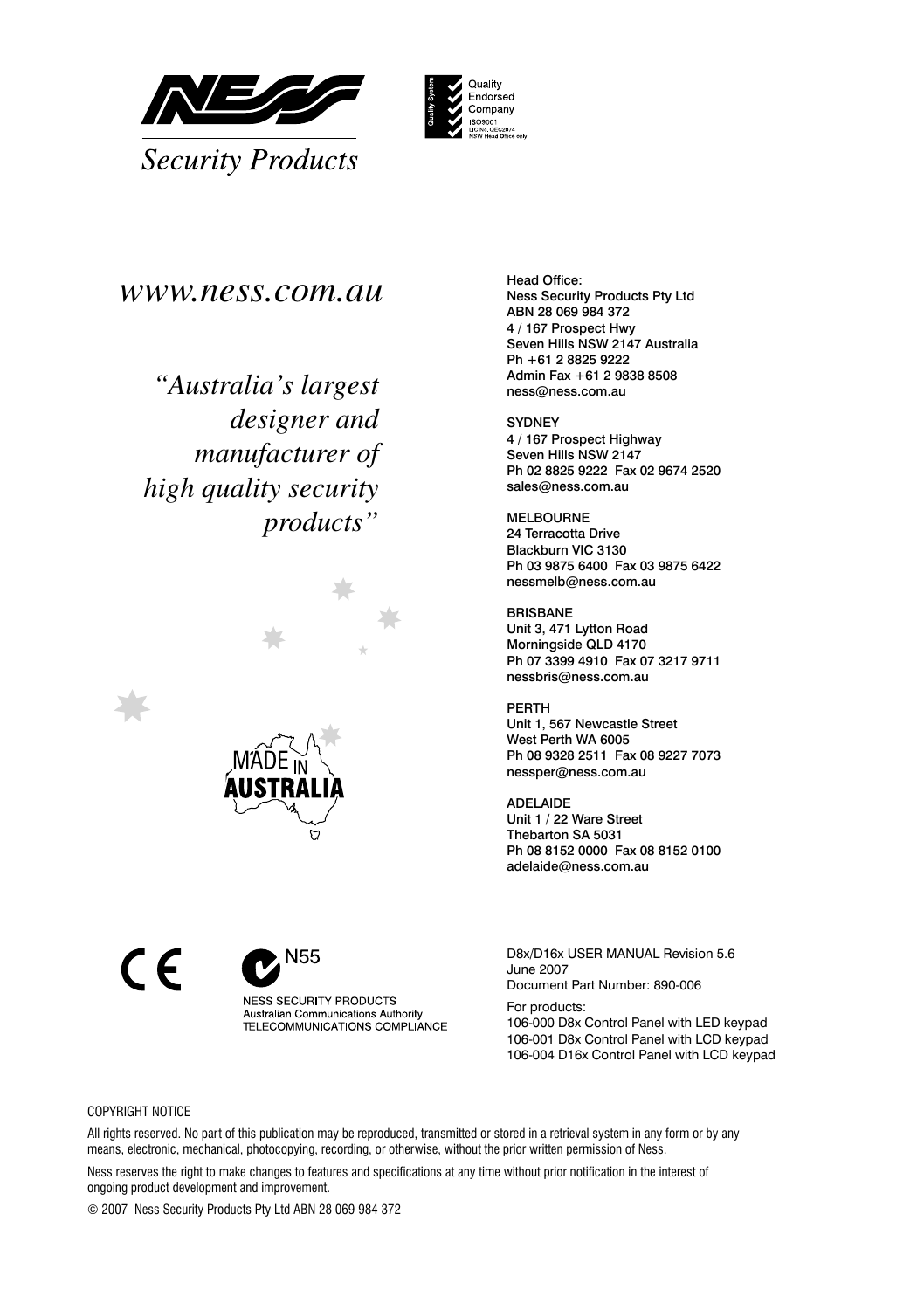## **CONTENTS**

| TEMPORARY DAY ZONES  18, 19           |  |
|---------------------------------------|--|
|                                       |  |
|                                       |  |
|                                       |  |
| Entry/Exit Timer programming  23      |  |
| Telephone Number programming 23       |  |
|                                       |  |
|                                       |  |
| Remote operation by telephone  26, 27 |  |
|                                       |  |
|                                       |  |
|                                       |  |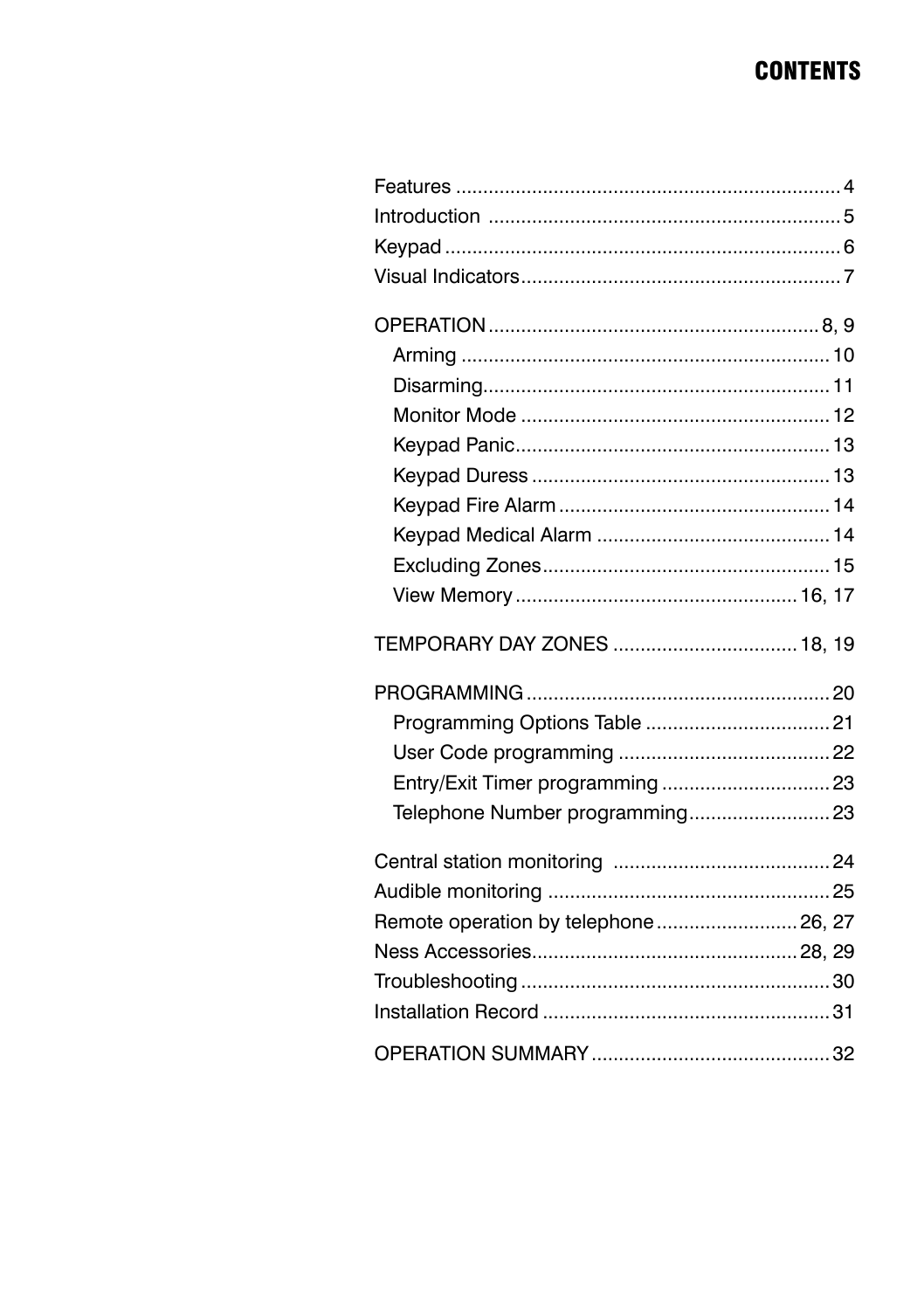## Ness D8x and D16x Features

- 8 or 16 alarm zones.
- Supports up to 3 remote LCD or LED keypads.
- 56 user codes can be programmed to operate by keypad PIN, radio key or access card.
- Optional Ness Radio Interface for fully integrated wireless security.
- Programmable 2 Area partitioning can split the panel into two independent areas plus a common area.
- Monitor Mode allows partial arming, (eg, permieter security overnight).
- Day Mode feature allows daytime monitoring of fire doors, coolrooms etc.
- Temporary Day Zone feature allows easy enabling/disabling of Day Mode.
- Keypad Panic feature.
- Keypad Duress feature.
- Two button arming feature.
- Fire Alarm feature with different siren tones.
- Highly flexible zone to output mapping.
- Onboard Vibration Sensor Analyser with programmable sensitivity. Use with Nessensor™ vibration sensors.
- Siren chirp and strobe flash on arming with radio key.
- Quiet chirps option on arm/disarm by radio key.
- True Dynamic Battery Test actively tests the battery under load every hour.
- 4 programmable auxiliary outputs.
- Automatic reset fuses.
- Programmable siren/reset lockout.
- 30 event memory from keypad.
- Standard defaults to suit most applications.
- Easy programming by keypad or NessComms™ software.
- All programming data is permanently stored in a non-volatile memory.
- All inputs and outputs are heavily protected against lightning and high voltage supply transients.
- Optional output expander.

#### DIALLER

- Full remote upload/download by PC and modem using NessComms™ software.
- Remote control of outputs by telephone.
- Arm/disarm remotely by telephone
- Contact ID Format for central station monitoring. Supports two 14 digit phone numbers plus one "follow me" number for audible monitoring.
- Audible Voice format feature.
- Phone line monitoring (activates output).
- Dialler 'Listen in' option for installers.
- Auto Test calls.
- Pulse or DTMF dialling.
- True dial tone detection.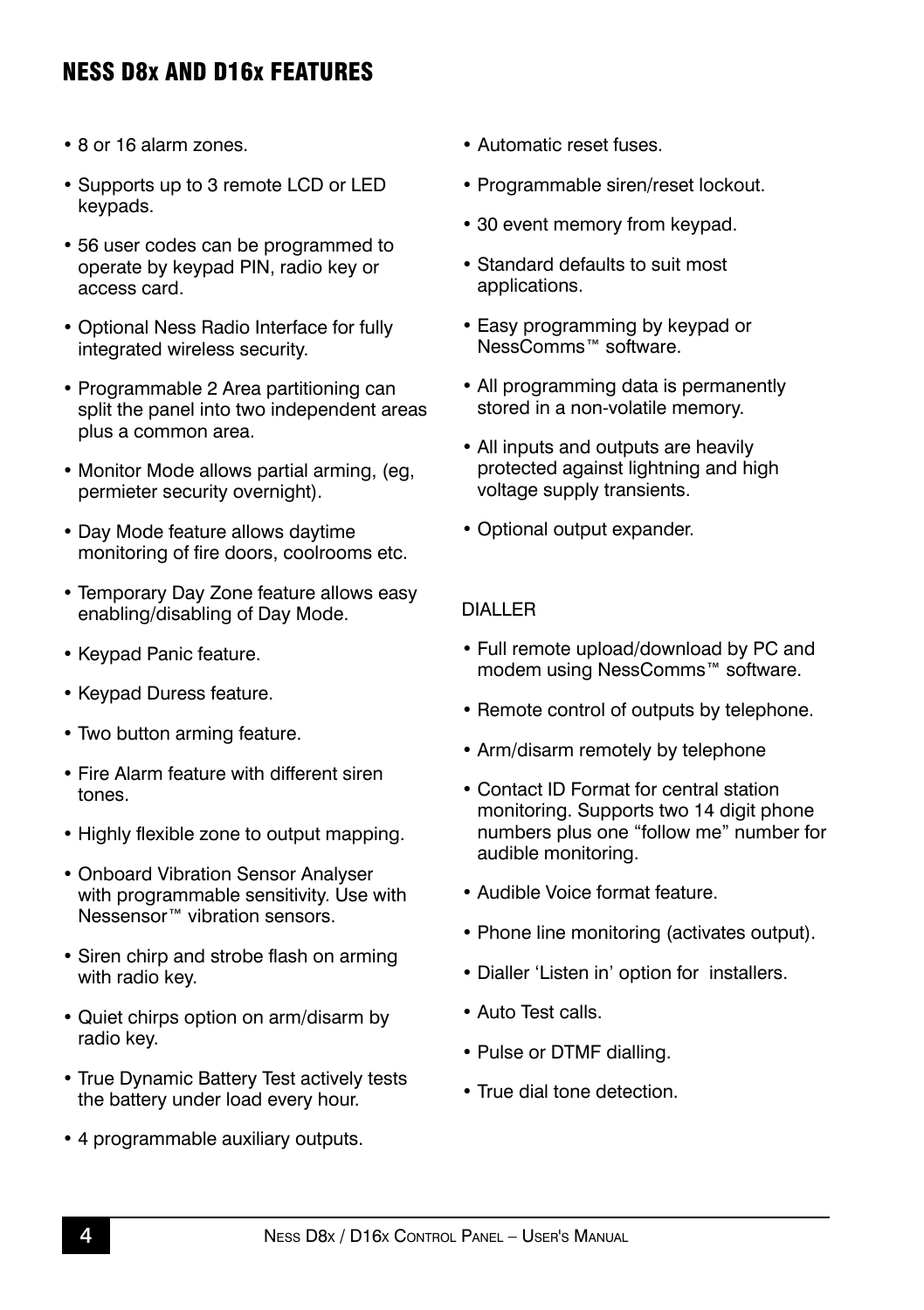## Introduction

The Ness D8x and D16x microcomputer based 8 or 16 zone **control panel** is the heart of your security system to which all your detection devices connect.

Each **Zone** of the panel can be connected to one or more detection devices to protect separate rooms of your premises.

Detection devices may be wired to the panel or you can use optional wireless detectors.

**Passive Infra-Red** motion detectors (**PIR**s) are used to detect motion of people or animals. **Pet Aware** motion detectors can ignore pets and still detect people. **Reed Switches** are fitted to windows and doors to detect opening. **Vibration sensors** such as the **Nessensor™** can be used to detect glass breakage or forcing of windows or doors.

Normally a zone is considered **Sealed**. Activation of a detection device will cause the zone to be **Unsealed** and may cause an alarm.

Detectors such as fire detectors and panic buttons must be able to generate an alarm at all times regardless of the panel setting. A zone with this assignment is called a **24 hour zone**.

Some detection devices may be required to generate an alarm or warning only when the panel is Disarmed. A zone with this assignment is called a **Day zone.**

Before leaving the premises you must **"Arm"** (turn on) the panel. After arming, the panel will ignore detectors during the **Exit Delay Time** to allow you to exit without triggering an alarm.

The system can be armed and disarmed using the keypad supplied or by optional Radio Keys or Access Cards or Fobs.

When you enter the premises the panel will ignore selected zones for the **Entry Delay Time**  and will not alarm unless you disarm the panel during this allowed time.

When an alarm occurs, it can be reset with a **User Code**<sup>1</sup> or by optional Radio Key or Access Card/Fob<sup>2</sup>, otherwise it will reset at the end of Alarm Reset Time. Resetting an alarm stops the sirens and strobe light. If an alarm is not reset the sirens will stop after the programmed time (default is 5 minutes) and the strobe light will stop after 72 hours.

**Monitor mode** allows you to Arm selected zones while others are ignored. Typically, perimeter zones (doors and windows) can be monitored while you are at home.

If you wish to split your alarm system into two areas with access limited to each area by code numbers then **Area operation** is used. Radio Keys can also Arm and Disarm Areas.

The control panel housing and the covers over external sirens are protected by **tamper switches** to detect someone attempting to disable the security system. Activation of these switches will cause an instant tamper alarm.

If there is a problem with a detector, you can **Exclude** the associated zone so that it is totally ign ored and cannot generate an alarm. Including the zone will enable it to generate an alarm again.

The control panel is fitted with a **rechargeable backup battery** to ensure your security system continues to operate if the mains power is interrupted. This control panel automatically tests the battery every hour and whenever you Arm/Disarm the panel. **(Dynamic Battery Test).**

All alarms are stored in memory and can be viewed at any time in **Memory Mode**.

<sup>1</sup> Keypad codes programmed as ARM ONLY will not reset the panel.

2 Access Cards/Fobs can reset the panel if the Disarm By Access Carp option has been enabled by your installer.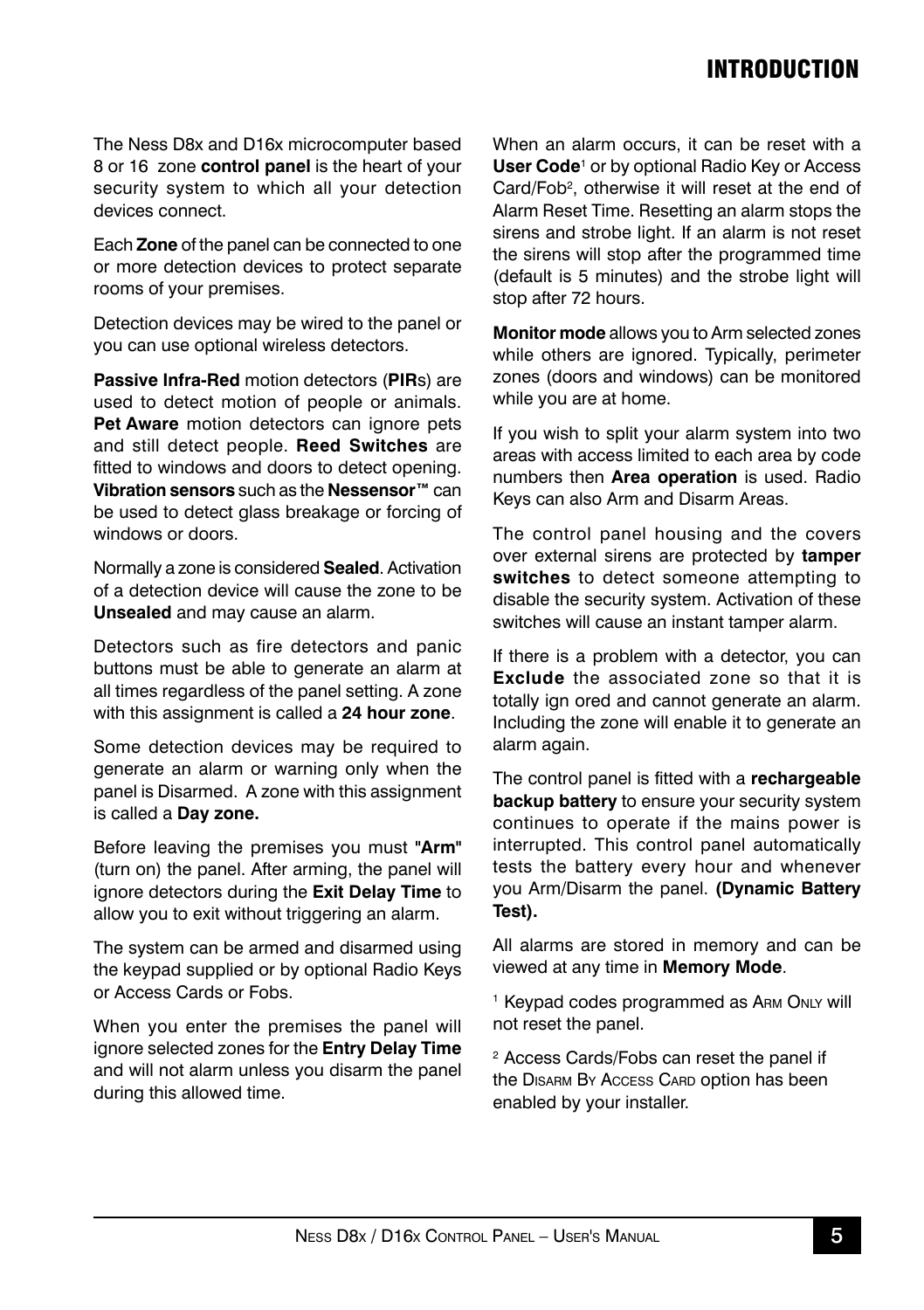## **KEYPAD**

The D8x control panel may be supplied with either the LED keypad or LCD Keypad. The D16x control panel is supplied with the LCD Keypad.

The keypad provides important visual and audible indications and is the main interface for operating and programming the control panel.

## Display TEST (LCD Keypad only)

To display all the keypad icons press and hold the  $\overline{E}$  button for at least 2 seconds. All the icons will be on whilst the  $\left(\overline{E}\right)$  button is held down.

Display Test can be activated at any time either in operating mode or any program mode.



*The "Not Ready" light is on when the panel is not ready to Arm. i.e, a zone is unsealed, there may still be movement in the premises or a door or window left open*

#### KEYPAD BEEPER SOUNDS LED keypad and LCD keypad

| Each key press                                                 | $\perp$ 1 beep                          |
|----------------------------------------------------------------|-----------------------------------------|
| Valid command                                                  | $\Box$ 3 beeps                          |
| Error                                                          | $J_{\perp}$ 1 long beep                 |
| <b>Mains Power is off</b><br>or<br><b>Panel Battery is low</b> | $J \mathbb{R}^{10} \mathbb{R}$ 10 beeps |

Keypad beeper sounds for LED or LCD keypad.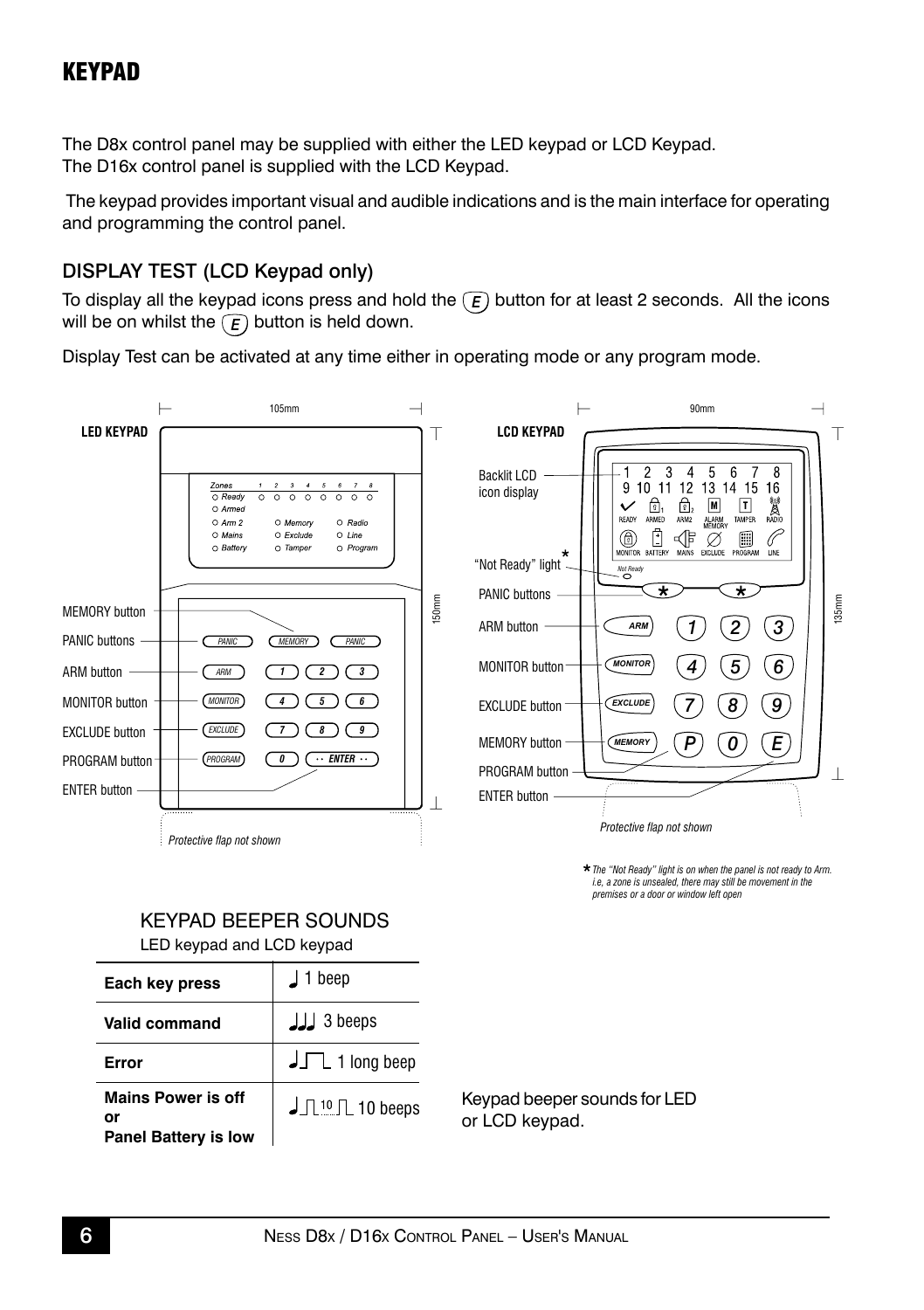## Keypad indicators

| <b>LED KEYPAD</b> | <b>LCD KEYPAD</b>                | $\bullet$ OFF                                                                  | $\circ$ on             | -O-FLASHING                                                              |
|-------------------|----------------------------------|--------------------------------------------------------------------------------|------------------------|--------------------------------------------------------------------------|
|                   | ZONES $1 - 8$ or $1 - 16$        | Zone is sealed                                                                 | Zone is unsealed       | Zone alarm                                                               |
| $\circ$ READY     | READY                            | Zone is unsealed, or Power fault<br>or System is Armed,<br>or phone line fault | Ready to Arm           |                                                                          |
| $\circ$ armed     | f<br>ARMFD                       | Disarmed                                                                       | Armed (AREA 1)         | <b>Monitor Mode</b><br>(LED Keypad only)                                 |
| $\circ$ ARM2      | $\sqrt{v}_2$<br>ARM2             | Disarmed                                                                       | Armed (AREA 2)         |                                                                          |
|                   | b<br><b>MONITOR</b>              | Disarmed                                                                       | <b>Monitor Mode</b>    |                                                                          |
| $\circ$ MAINS     | Б<br>□<br><b>MAINS</b>           | Normal                                                                         |                        | Mains Power is off                                                       |
| ○ BATTERY         | $\overline{+}$<br><b>BATTERY</b> | Normal                                                                         |                        | The panel's backup<br>battery is low                                     |
| $\circ$ MEMORY    | ALARM<br>MEMORY<br>M             | Normal                                                                         | Memory Mode selected   | New alarms in memory                                                     |
| $\circ$ exclude   | <b>FXCLUDE</b>                   | Normal                                                                         |                        | Zones are excluded                                                       |
| $\bigcirc$ TAMPER | Τ<br><b>TAMPER</b>               | Normal                                                                         |                        | Tamper alarm                                                             |
| $\circ$ RADIO     | 2<br><b>RADIO</b>                | Normal                                                                         | Receiving radio signal | Indicates that a Radio Key or<br>other radio device has a<br>low battery |
| $\circ$ line      | LINE                             | Normal                                                                         | Dialler is on line     | Phone line fault or<br>failure to communicate                            |
| $\circ$ Program   | 同<br>PROGRAM                     | Normal                                                                         | User Program Mode      | Installer Program Mode                                                   |
|                   | <b>Not Ready</b><br>O            | Ready to Arm                                                                   | Not ready to Arm       |                                                                          |

## KEYPAD LIGHTS IN NORMAL OPERATING MODE

See page 17 for keypad indicators in Memory Mode.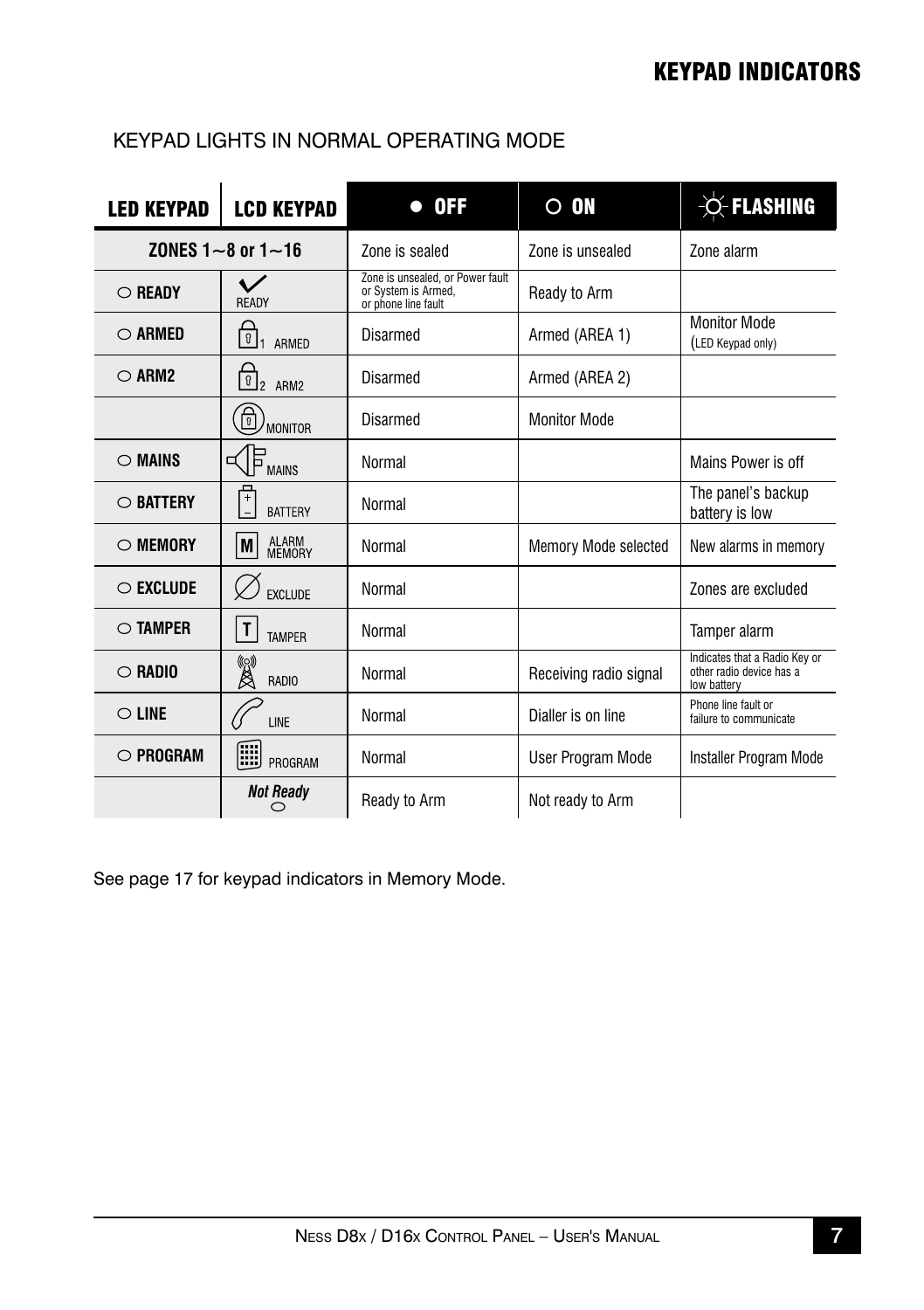**This section describes the operation of a typical control panel installation. Keep in mind that your installation may vary depending on the selected options and equipment. The operating instructions which follow will cover the most common options.**

#### **Consult your installation company if you require further information.**

All control panel operations are controlled by the keypad except if an optional key switch, radio remote control or access control equipment is installed.

#### **Operating Rules**

Generally, the panel will be Disarmed. Armed or Monitor modes provide different levels of security for your premises when you are home or away. Three other temporary modes; Program, Memory and Exclude, allow you to perform various operations. The panel will automatically exit from these temporary modes if you do not press any buttons on the keypad in a 4 minute period.

If you make a mistake while entering any codes, press the Enter or E button and start again.

When you are required to enter your access code, you are given five opportunities to enter it correctly. After the fifth invalid attempt the alarm is activated (requiring the correct code  $+ E$ to silence the alarm). This prevents anyone trying to guess your code by entering random numbers.

#### **Area Partitioning**

Area Partitioning allows the zones to be split into two partitions; Area1 and Area2.

The panel then effectively operates as two separate systems sharing only the siren outputs and dialler.

#### **User Code Assignment**

A User Code assigned to an Area can Arm and Disarm only that Area. User Codes assigned to both Areas will operate both Areas simultaneously.

#### **Common Area zones**

Zones assigned to both Areas are Armed only when Area1 and Area2 are both Armed. This allows the Common Area zone/s to be shared by both Areas.

For example, Office A and Office B operate as separate areas but the entrance foyer used by both offices is assigned to both areas meaning it will automatically Arm when both Areas have Armed. The Common Area then automatically disarms when either Area1 or Area2 Disarms.

#### **Area Operation**

Arming and Disarming is carried out as normal from a single keypad or separate keypads installed in both areas or by Radio Key.

Area operation only applies to zones when they are in the Armed state. This means that Day, 24hr and Monitor zones are independent of the area operations.

Note: Area partitioning is in addition to Monitor Mode. Any zone may be allocated to any area.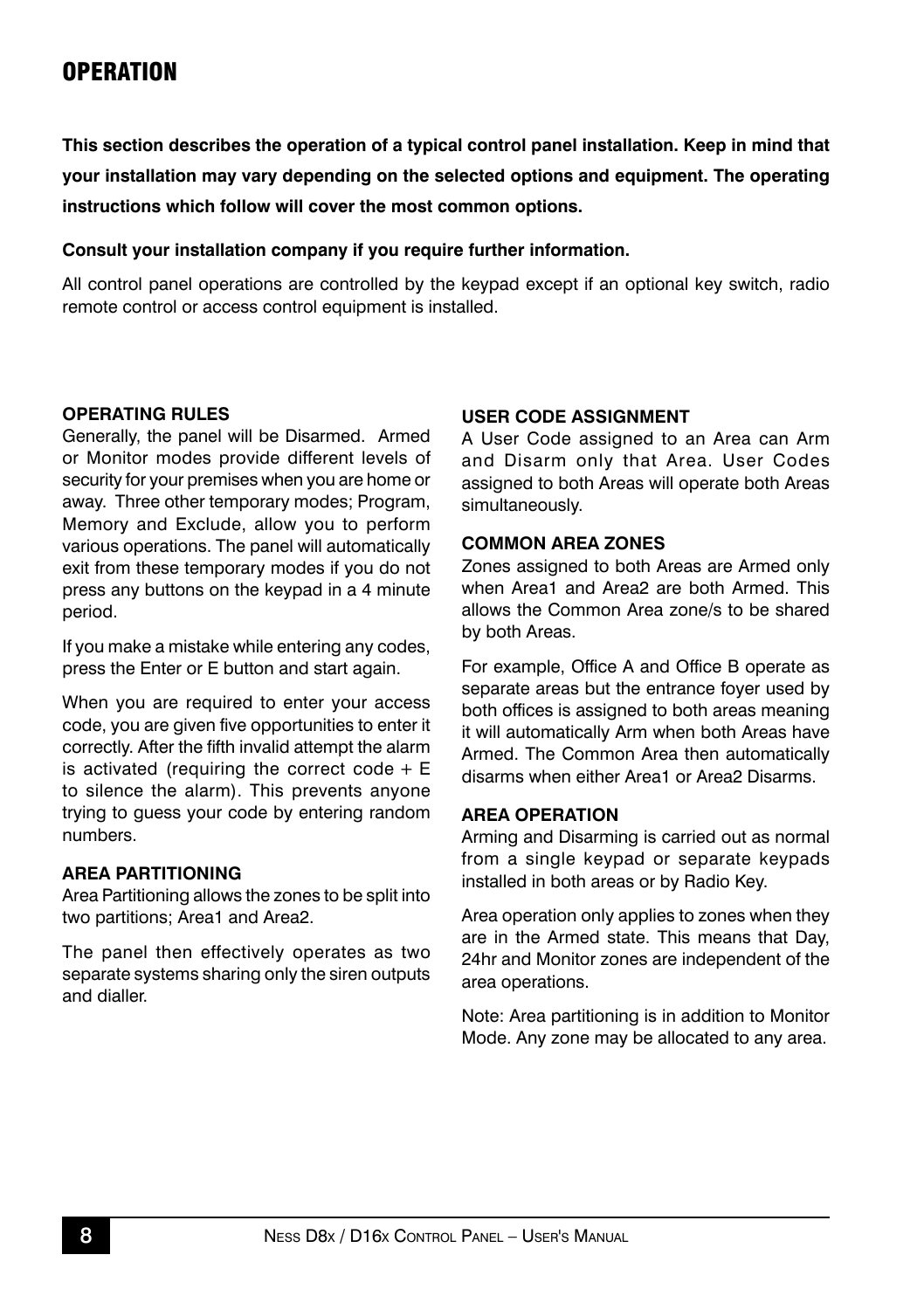

#### **LED Keypad**

The Ness LED keypad has large backlit buttons for easy operation and a hinged flap to cover the keys when not in use. LED indicators show the condition of the zones, armed state, mains and battery and other information.

Supplied with the D8x LED Panel. Also available separately. Part Number 100-192.

#### **Ness LCD Keypad**

The Ness LCD keypad uses a large illuminated LCD display to show system and zone status. The large easy to read buttons are backlit for and a hinged flap covers the keys. The LCD icon display provides information on zone condition, armed state, mains and battery condition and other information.

Supplied with the D8x LCD Panel and the D16x LCD Panel. Also available separately. Part Number 100-667.



100–664 Ness RK3 Radio Key



100–067 Ness RK4 Radio Key

#### **Ness Radio Keys**

The optional Ness Radio Keys give you the convenience of remote control operation. Multi-button operation allows you to Arm, Disarm and activate PANIC.

The RK4 Radio Key can also be programmed by your installer to activate an auxiliary output on the control panel.



#### **Ness Access Control**

D8x and D16x also have an access control option for arming/ disarming and controlling electric door locks.

The panels have built-in software and hardware support for up to 3 Ness Weigand proximity card readers and up to 55 proximity cards or fobs.

Ness Ultraprox Weigand Reader. Part Number 101-014. Proximity Card part number 100-273. Proximity Key Fob part number 100-274.

**Note:** Radio Keys and Access cards and readers are optional and are not supplied with any Ness control panel as standard. Ness radio products require a Ness Radio Interface (100-200) to be fitted to the control panel.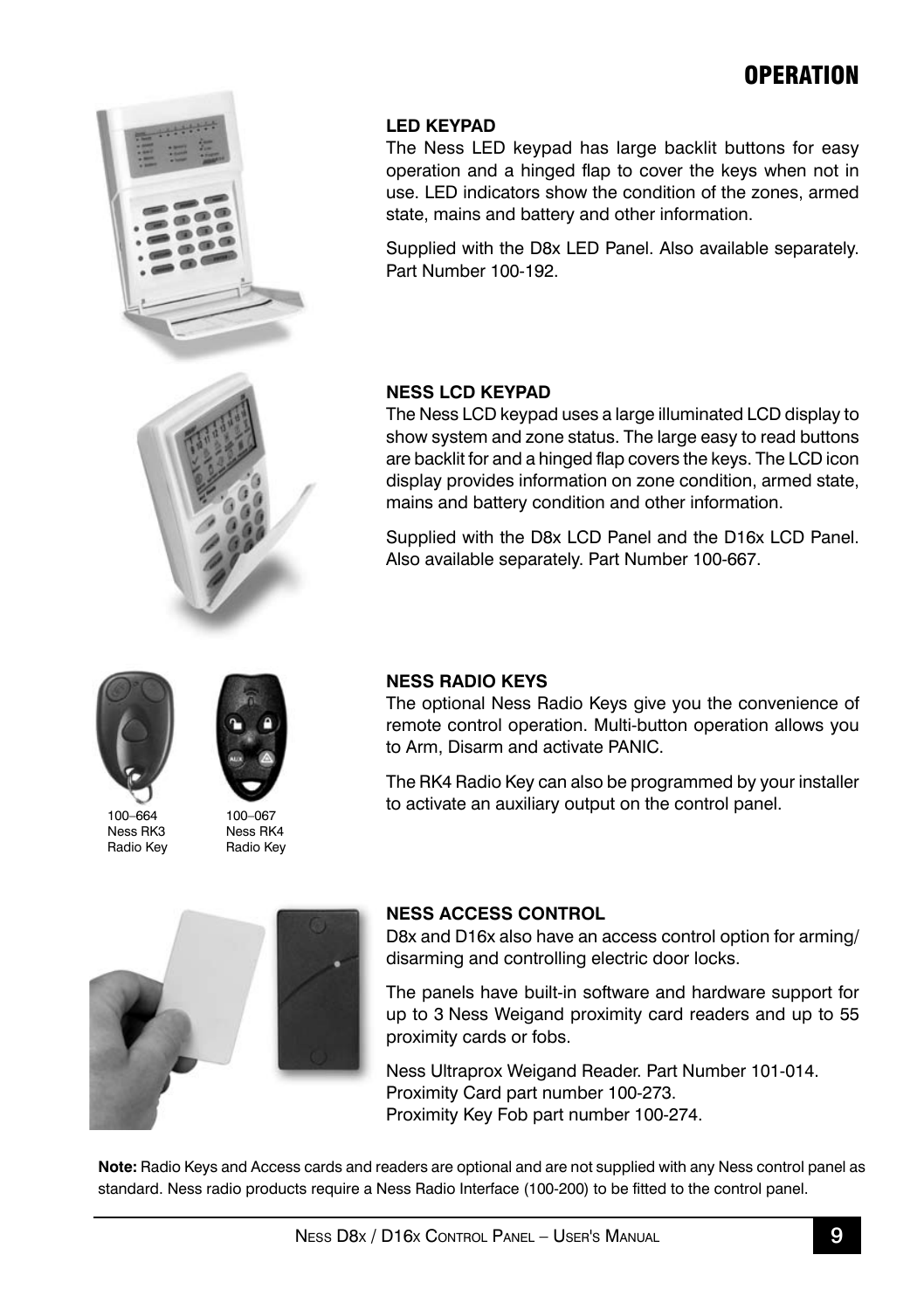| TO ARM THE PANEL                                                                                                                                  |                                                                                                                         |                                                                                                         |
|---------------------------------------------------------------------------------------------------------------------------------------------------|-------------------------------------------------------------------------------------------------------------------------|---------------------------------------------------------------------------------------------------------|
| by <b>KEYPAD</b>                                                                                                                                  | by RADIO KEY                                                                                                            | by <b>ACCESS CARD</b> or<br><b>FOB</b>                                                                  |
| E,<br>Press $(ARM)$<br>(If the ARMING SHORTCUT is enabled).                                                                                       | ☜                                                                                                                       | Present a Card or Fob                                                                                   |
| or press<br>$(\widehat{\mathit{ARM}}) + \textsf{[User Cone]} + (\mathit{E})$                                                                      | Press the ON button once.<br>The strobe light will flash<br>briefly.<br>If programmed, the<br>external siren will chirp | twice.<br>Or, present a Card                                                                            |
| or press [UsER CODE] + $(E)$<br>(If CODE ONLY ARMING has been enabled<br>by your installer).                                                      | once.<br>(If Monitor Arming by<br>Radio Key is enabled, the<br>chirp will be delayed by<br>5 seconds).                  | or Fob once $+$ press<br>button.<br>Depending on which<br>option has been enabled<br>by your installer. |
| The ARMED light will turn on.<br>Leave the premises within the <i>Exit Delay Time</i> . 3 beeps will sound at the end of <i>Exit Delay Time</i> . |                                                                                                                         |                                                                                                         |

\* On the LED keypad, the *Ready* light should be on. On the LCD keypad, the *Not Ready* light should be off.

The control panel must be armed in order to detect intruders.

Before arming, all zones should be **Sealed** by making sure there is no movement in rooms protected by motion detectors. Doors or windows protected by reed switches should be closed.

The panel cannot be armed if in Program, Monitor, Memory or Exclude modes or if it is in alarm. (User codes that are programmed to be Arm Only codes can arm the panel either the disarmed state or from Monitor Mode.

A keypad is supplied with the panel. Operation by Radio keys and access cards is optional.

 $\int \frac{10}{\pi}$  10 beeps when you arm means Mains Power is turned off or the backup battery is low.

┙ L One long beep when you arm could mean the panel is already armed or the keypad code is wrong, (if not using Shortcut Arming).

#### SIREN WARNING:

At the end of the exit time, all zones should be **Sealed**. If any are **Unsealed**, the siren will sound for 2 seconds to indicate that those zones have been automatically excluded. You should disarm the panel, check the premises and then arm again. Continual warnings could mean there is a problem with a detection device - that zone may have to be manually excluded.

If a zone is Unsealed at the end of exit time and the auto-exclude option is disabled, the siren will sound for the duration of siren time, (default is 5 minutes).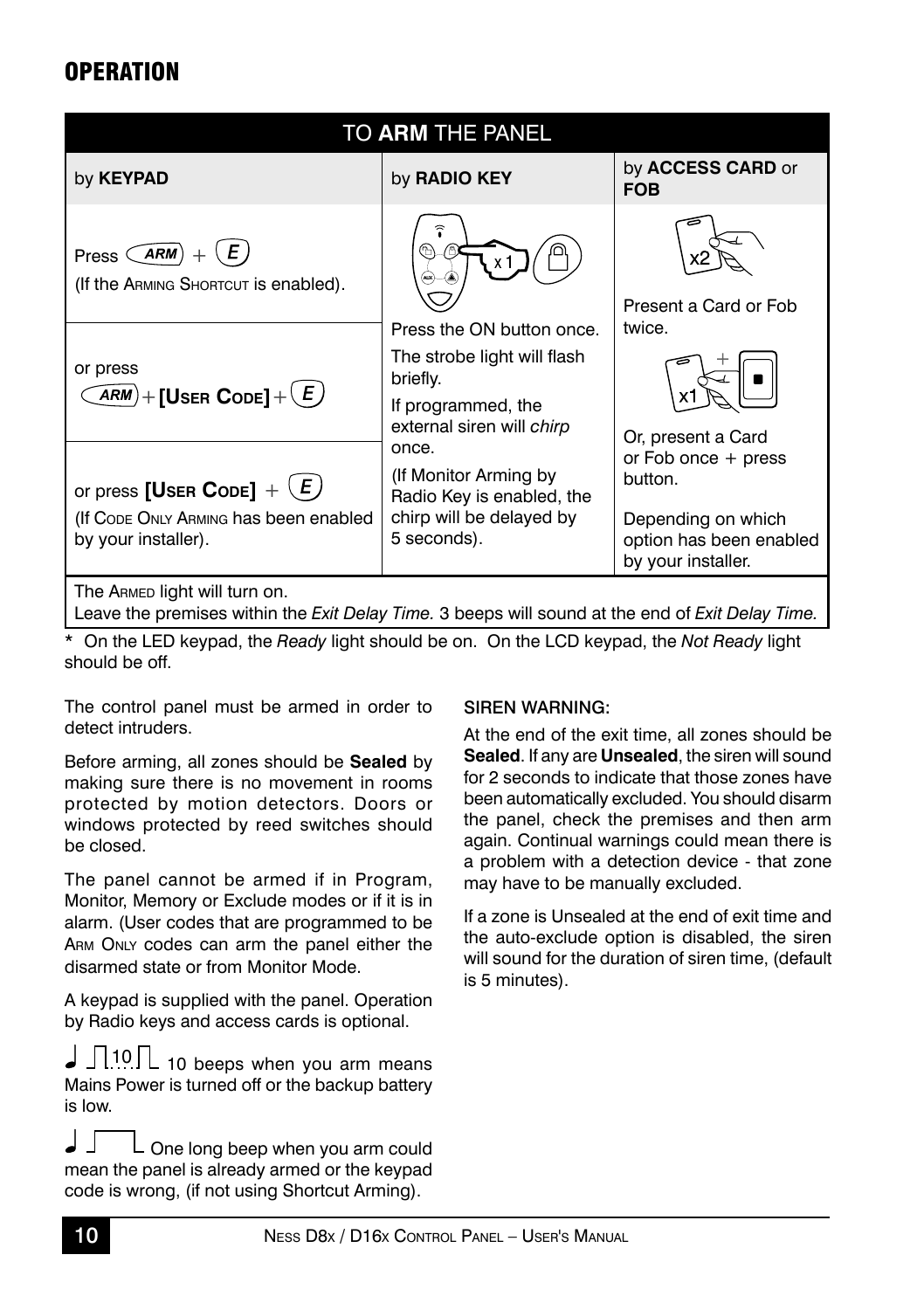| to DISARM                                                                                                           |                                                                                                                                                                                  |                                                                                            |  |
|---------------------------------------------------------------------------------------------------------------------|----------------------------------------------------------------------------------------------------------------------------------------------------------------------------------|--------------------------------------------------------------------------------------------|--|
| by <b>KEYPAD</b>                                                                                                    | by RADIO KEY                                                                                                                                                                     | by ACCESS CARD or FOB                                                                      |  |
| • Enter the premises through<br>a Delay Zone.<br>• Press [User Code] + $(E)$<br>• The ARMED light will turn<br>off. | Press the OFF button<br>once.<br>The strobe light will flash<br>briefly.<br>If required, your installer<br>can program the external<br>siren to chirp 3 times<br>when disarming. | Present a Card or Fob once.<br>(if the installer has enabled<br>disarming by access card). |  |

When you enter the protected premises through a delay zone, the keypad responds with regular beeps<sup>1</sup> as a reminder to Disarm. You then have your programmed entry delay time to disarm the panel.

If the panel is not disarmed by the end of the entry delay time, an alarm will occur.

By using the optional radio keys you may disarm your system from within your premises or from outside your entrance door. There is also the option to 'Chirp' the outside siren three times and briefly flash the strobe light to indicate that you have disarmed your system.

If you make a mistake when entering your keypad code, then you must press E (or Enter) and start again. Five incorrect entries will cause an alarm.

The panel can be reset and the siren/s silenced by disarming the panel.

If you arrive at your premises and find the strobe light flashing<sup>2</sup> (if installed), reset the panel as above. To check the cause of the alarm, you can view the alarms in memory by entering Memory Mode.

#### **Note:** *Arm Only* **codes**

User codes can optionally be programmed to be *Arm Only* codes. An *Arm Only* code can Arm the system but it cannot Disarm. (See page 23 for User Codes programming). However if an *Arm Only* code is assigned to a radio key, the radio key OFF button will arm and disarm.

<sup>1</sup> If Entry Beeps are enabled.

2 In the event of an alarm, the strobe light will flash for 72 hours or until the panel is reset.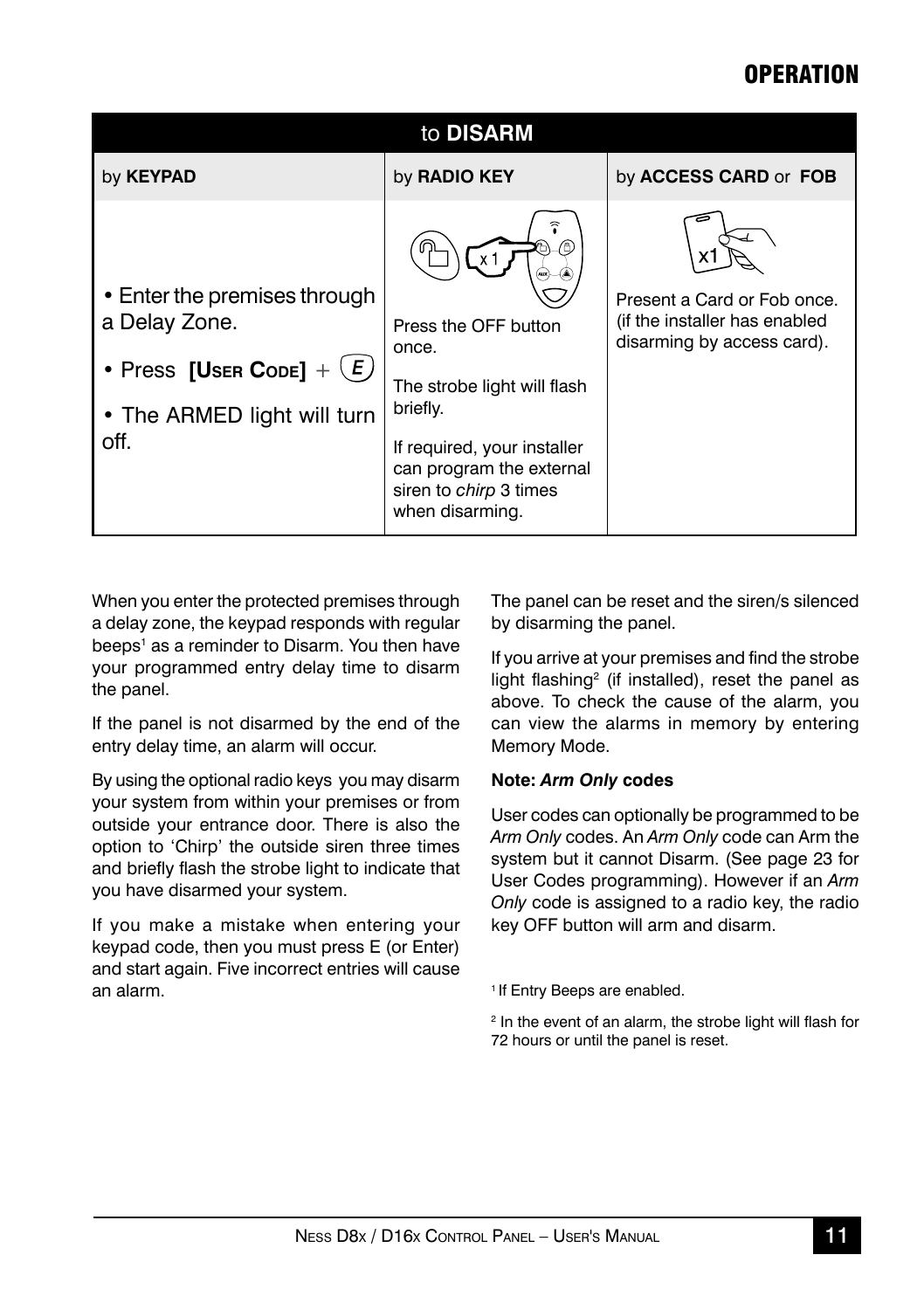| to arm <b>MONITOR</b> Mode                                     |                                                                                                                                                   |  |
|----------------------------------------------------------------|---------------------------------------------------------------------------------------------------------------------------------------------------|--|
| by <b>KEYPAD</b>                                               | by RADIO KEY                                                                                                                                      |  |
|                                                                | Monitor arming by radio key must be enabled<br>by your installer.                                                                                 |  |
| E.<br>Press (MONITOR)<br>(If the MONITOR SHORTCUT is enabled). | $\ldots$ Or $\ldots$                                                                                                                              |  |
|                                                                | Press either the OFF<br>Or press the AUX<br>button or the ON button<br>button once. (RK4<br>twice within 4 seconds.<br>radio key only).           |  |
| + [USER CODE] + $(E)$<br>Or press (MONITOR)                    | The strobe light will flash briefly.<br>If required, your installer can program the<br>external siren to chirp twice when arming<br>Monitor mode. |  |

Monitor mode allows you to Arm selected zones while others are ignored. Typically, perimeter zones (doors and windows) can be monitored while you are at home.

Your installer must program which zones will be active in Monitor mode.

If an alarm occurs while in Monitor mode, entering **[User Code]**  $\overline{E}$  will silence the alarm. This will also Disarm the panel, so remember to enter monitor again if needed.

Using the optional Radio Keys you can enter Monitor Mode by pressing either the OFF button or the ON button twice within 4 seconds or by pressing the AUX button, (RK4 radio key only). These options must be enabled by your installer.

#### *Note:* **Monitor and Area arming**

Monitor Mode can be used if the panel is fully disarmed or if only Area2 is armed. Monitor Mode is not available when Area 1 is armed.

The panel can be armed in MONITOR mode if Area2 is already armed on these conditions:

- Area 1 must be OFF.
- Area 2 must be armed first, and then Monitor armed – not the reverse.

• Zones assigned to both Monitor mode and to Area 2 will act as Monitor zones when both Area 2 and Monitor are armed.

Note: Monitor arming when AREA 2 is armed cannot be done by Radio Key or by keyswitch.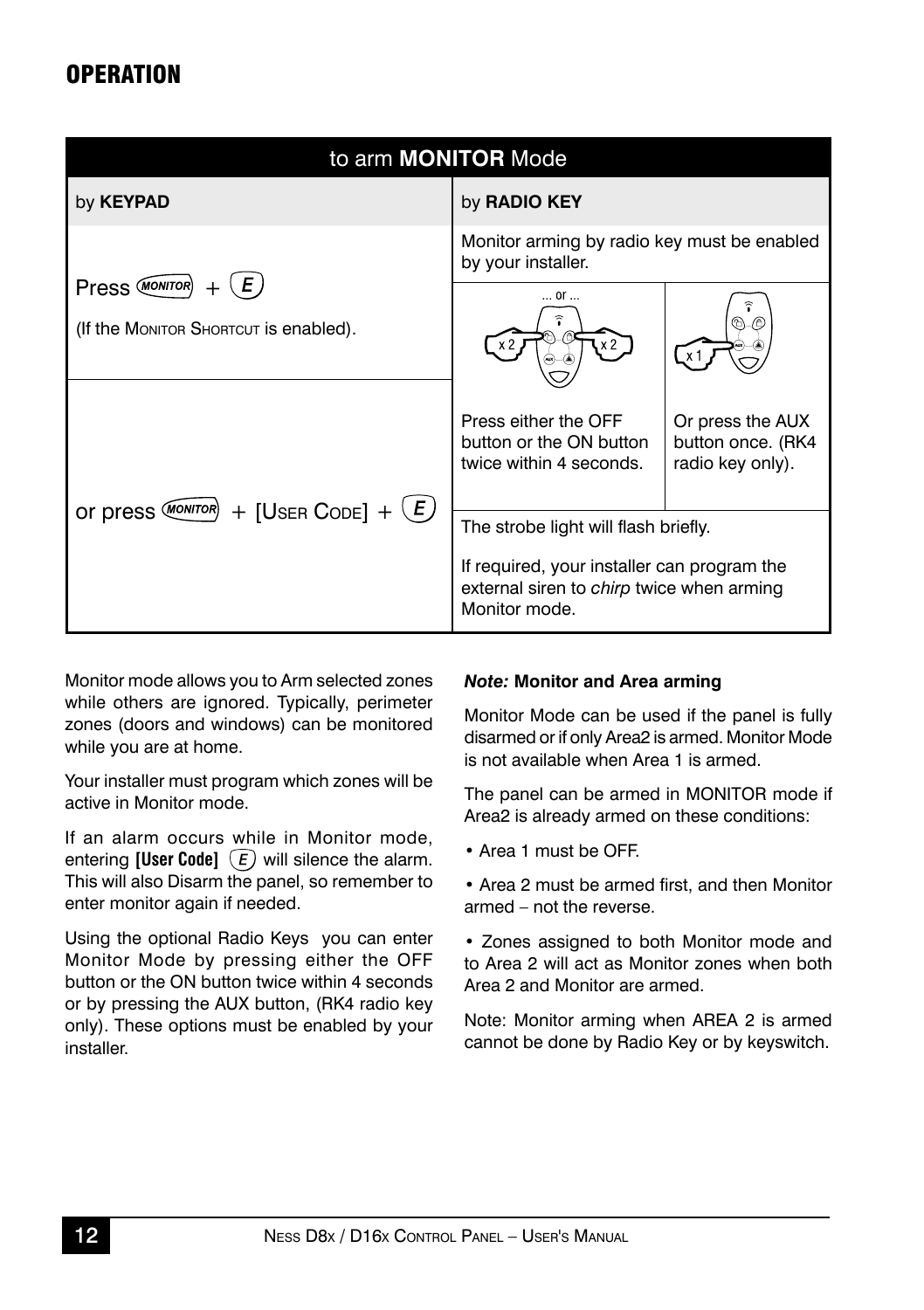| <b>PANIC alarm</b>                                                                |                                                        |  |
|-----------------------------------------------------------------------------------|--------------------------------------------------------|--|
| by <b>KEYPAD</b>                                                                  | by RADIO KEY                                           |  |
| $\left(\star\right)$ star keys together.<br>ごセン<br>Press                          | $\oplus$                                               |  |
| or press $\rightarrow$ [UsER CoDE] + $(E)$                                        | Press and hold the PANIC button for at<br>least 4 sec. |  |
| (E)<br>$\sqrt{\frac{1}{2}}$<br>or press<br>(If KEYPAD PANIC SHORTCUT is enabled). |                                                        |  |

The keypad PANIC function may have been programmed to be either **AUDIBLE** to activate the sirens, or **SILENT** to send a PANIC report by dialler if your system is monitored by a Central **Station** 

PANIC cannot be used while the panel is in Program, Memory or Exclude mode.

Note: Your installer may have installed a separate panic button. To activate the panic alarm simply press that button.

## Keypad **Duress** alarm

by **KEYPAD** 

Press [5, 6, 8 or 9] + [User Code]  $+$   $(E)$ 

Add one these digits in front of a user code when disarming.

This sequence will disarm the panel and send a Duress report by dialler if the system is monitored by a central station.

The DURESS alarm can be used to send a silent alarm to the central station that you are being forced to disarm the panel against your will. That is; you are disarming under "duress."

To disarm and send a DURESS alarm, prefix your User Code with one of the digits 5, 6, 8 or 9 when Disarming.

\* The Keypad DURESS is normally not enabled. To enable this function, consult YOUR INSTALLER.

\* DURESS alarms can only used by systems WHICH ARE MONITORED BY A CENTRAL STATION.

\* The DURESS alarm can be programmed to sound the internal siren (Reset output). THIS OPTION IS OFF BY DEFAULT.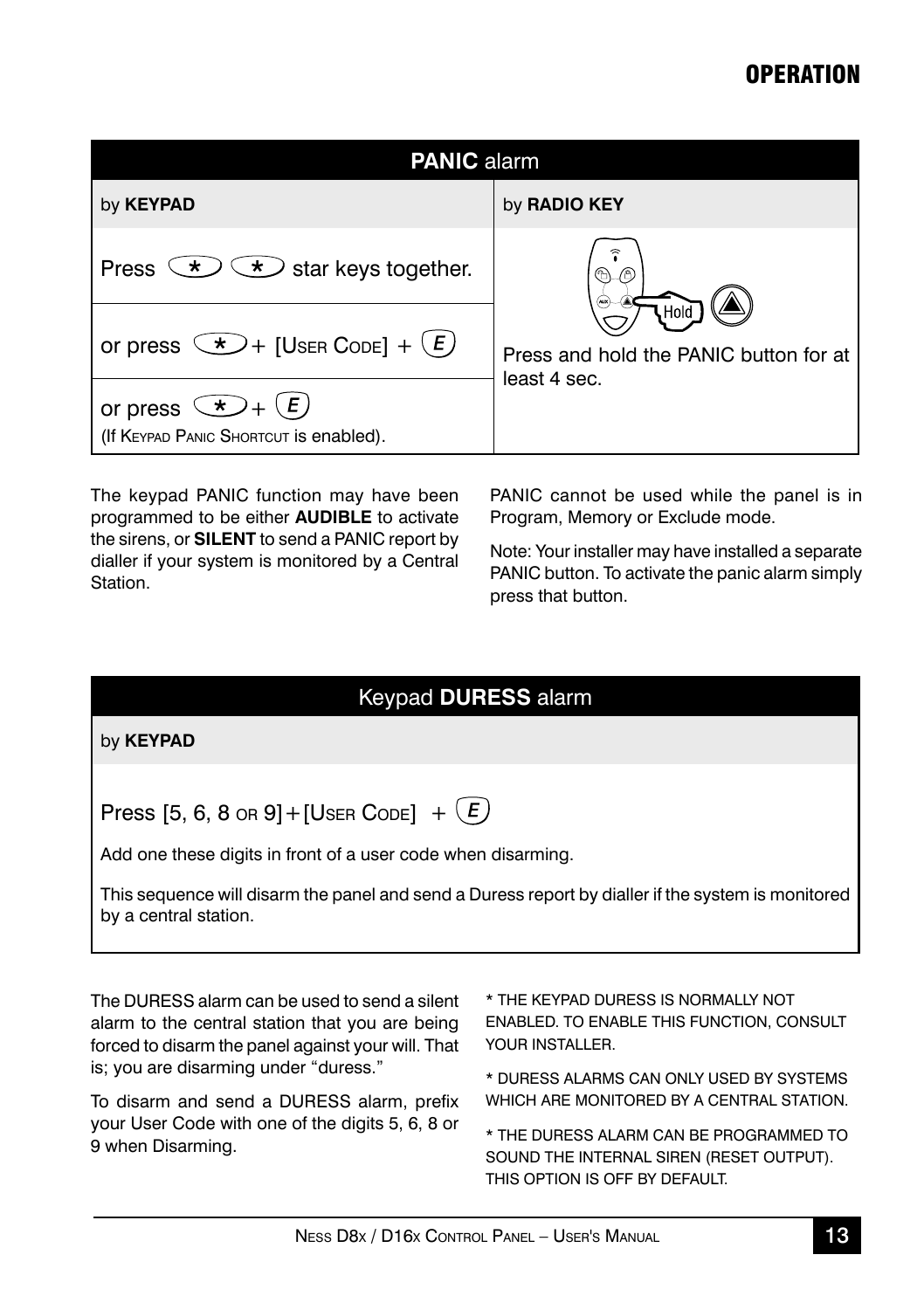## Keypad **Medical** alarm

by **keypad**

Press  $(2) + (E)$ 

Sends a Medical Alarm report by dialler. *(If this option has been enabled by your installer and the system is monitored by a central station).*

The Medical Alarm does not sound the sirens.

## Keypad **Fire** alarm

by **keypad**

Press  $(3) + (E)$ 

Sounds the siren using the Fire Alarm sound. *(If Keypad Fire Alarm has been enabled by your installer).*

And sends a Fire Alarm report by dialler. *(If this option has been enabled by your installer and the system is monitored by a central station).*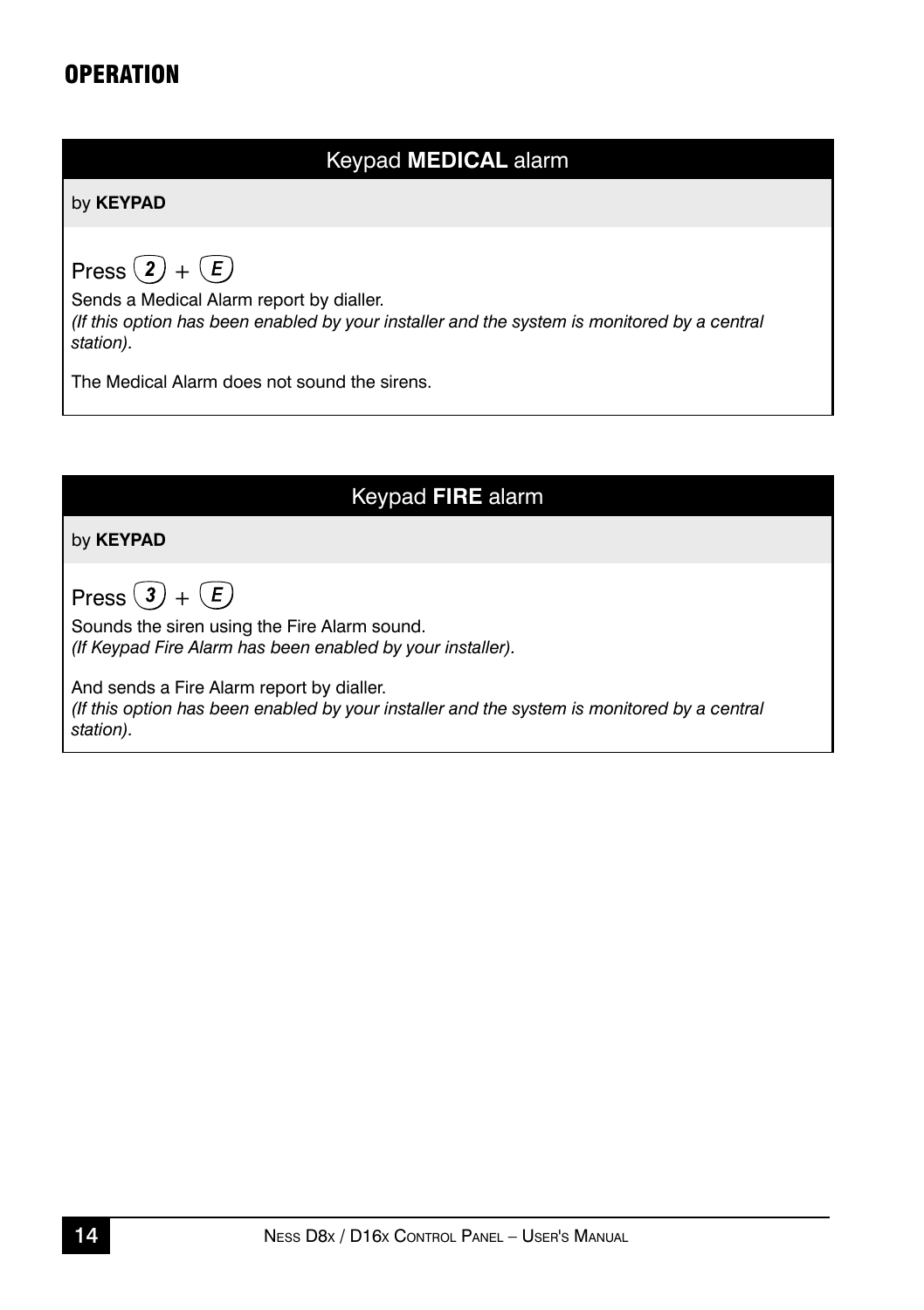|  | by <b>KEYPAD</b> |  |
|--|------------------|--|
|--|------------------|--|

| (E)<br>$Press$ ( <i>EXCLUDE</i> ) $+$                                                                                                        |
|----------------------------------------------------------------------------------------------------------------------------------------------|
| (If the Exclupe SHORTCUT is enabled)                                                                                                         |
| or press $\mathcal{C}(\mathcal{C}(\mathcal{A}))$ [User Code] + $(E)$                                                                         |
| The Exclude light will turn on.                                                                                                              |
| then press $[Z$ ONE NO.] + $(E)$ $[Z$ ONE NO.] + $(E)$ (Enter the zone number/s to be excluded.)                                             |
| then press $(E)$ to exit Exclude mode                                                                                                        |
| The Exclude light flashes constantly while zones are excluded. Excluded zones are automatically<br>Included next time the panel is disarmed. |
|                                                                                                                                              |

If there is a problem with a detection device and the zone cannot be sealed when arming the panel, then that zone can be Excluded so that it does not generate alarms.

When zones have been Excluded, the EXCLUDE light flashes continuously while the panel is Disarmed and also when Armed.

Zones can be excluded while the panel is either Disarmed or Armed. See notes below.

Zone Exclude is not permanent. Excluded zones are automatically included next time the panel is Disarmed.

Zones can be manually included by the same method as Excluding. Simply use the [Zone No.]  $+$  ( $\overline{E}$ ) sequence to turn OFF the zone lights to be Included.

#### **NOTEs**

- **EXCLUDE E** works only when the panel is Disarmed.
- **EXCLUDE [User Code] E** works in any state.
- **EXCLUDE [User Code] E** can only exclude the zones in the Area assigned to that code.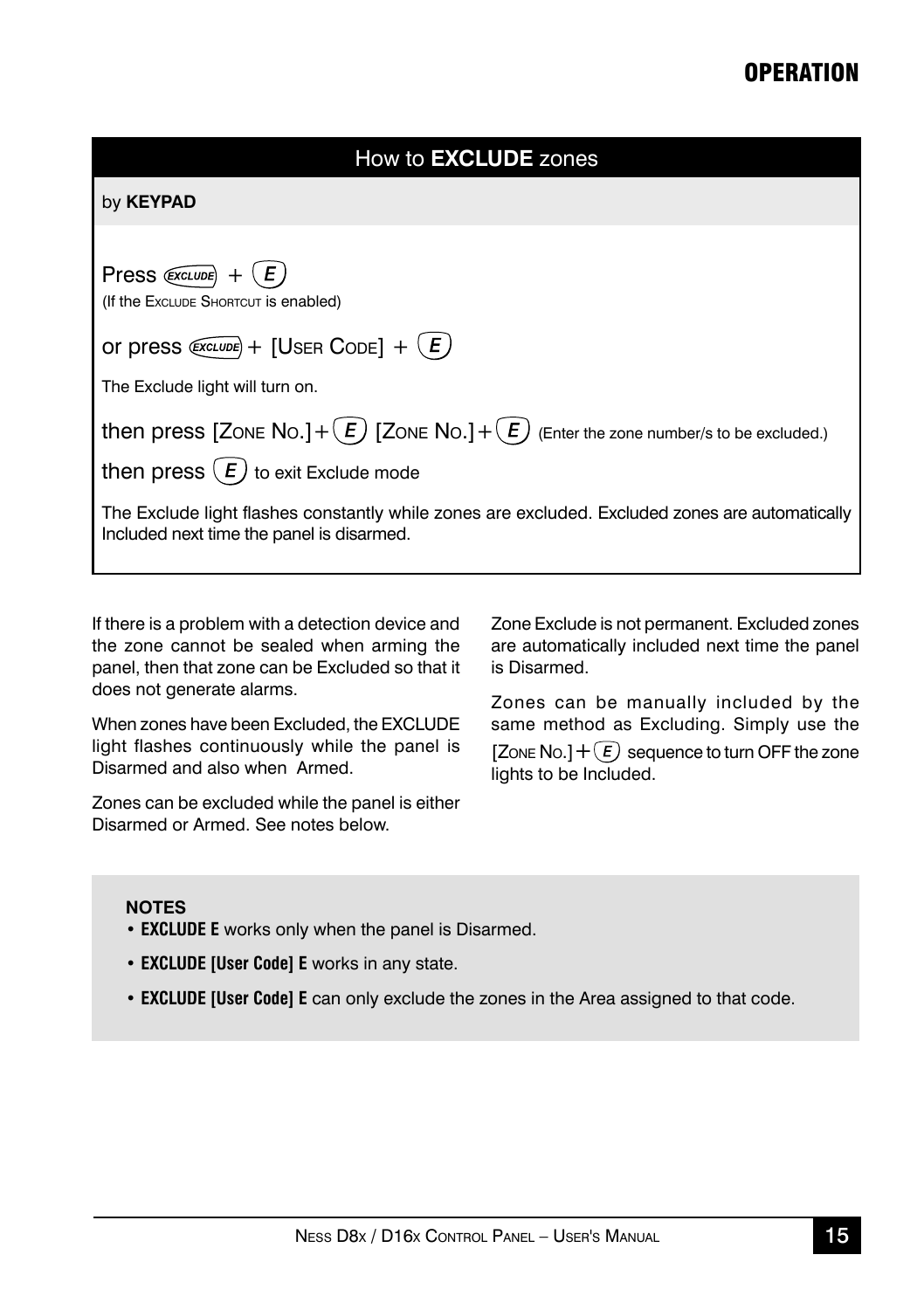| Viewing the EVENT MEMORY                                                 |
|--------------------------------------------------------------------------|
| by <b>KEYPAD</b>                                                         |
|                                                                          |
| $Press$ (MEMORY) $+$<br>(E)<br>(If the VIEW MEMORY SHORTCUT is enabled). |
| or press $(\text{Memory}) + [\text{User Cone}] + (E)$                    |
| The Memory light will turn on.                                           |
| Press (MEMORY) The most recent event will be displayed.                  |
| Press (MEMORY) The next most recent event will be displayed.             |
| Press (MEMORY)  and so on, up to 30 events.                              |
| to exit Memory Mode.<br>Press <sup>(</sup>                               |
|                                                                          |

The panel stores a comprehensive event memory, including Arming, Disarming, Low Battery, Mains Fail and Alarm events.

The memory is constantly upgraded and the last 30 events are always available for viewing.

This memory display can only be selected while the panel is in the Disarmed state.

#### **To Clear the Memory light**

The MEMORY light flashes continuously when an alarm has occurred as a reminder to view the alarm memory. The MEMORY light stops flashing after the memory is viewed as shown above.

**The MEMORY light is automatically cleared next time the panel is Armed.**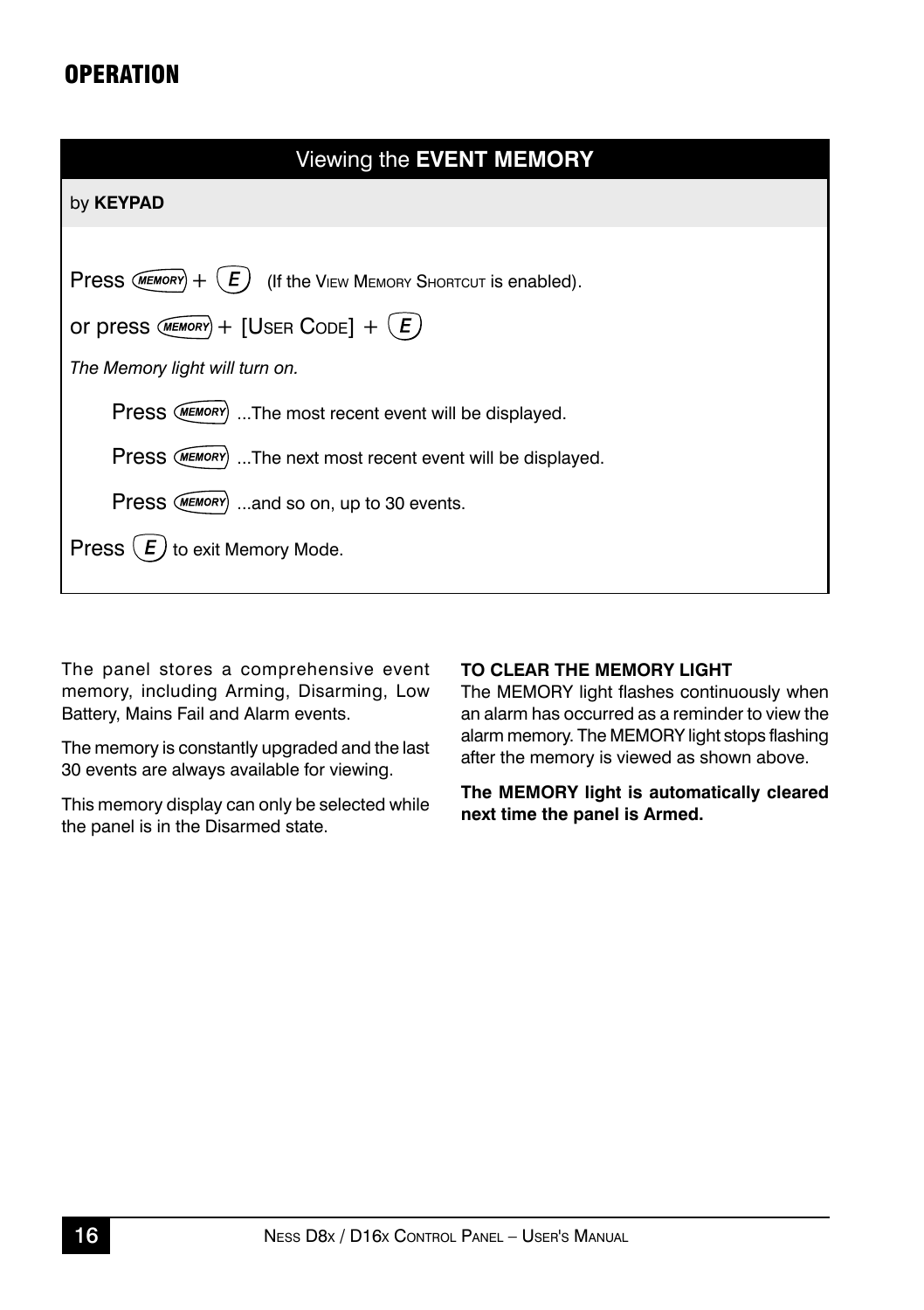When reviewing the event memory, the keypad lights will show the stored events as shown on this table.

| <b>MEMORY MODE - EVENTS INDICATED BY KEYPAD LIGHTS:</b>       |                                                                       |  |
|---------------------------------------------------------------|-----------------------------------------------------------------------|--|
| INDICATOR ON THE KEYPAD                                       | <b>MEMORY EVENT</b>                                                   |  |
| Zone lights $1-8$ or $1-16$                                   | Zone alarm                                                            |  |
| (no lights)                                                   | Panel Disarmed                                                        |  |
| <b>ARMFD</b>                                                  | Panel Armed (or Area 1 Armed)                                         |  |
| ARM <sub>2</sub>                                              | Area 2 Armed                                                          |  |
| <b>MAINS</b>                                                  | Mains power failure                                                   |  |
| <b>BATTERY</b>                                                | Low Battery                                                           |  |
| <b>TAMPFR</b>                                                 | Tamper alarm (Siren cover, panel etc)                                 |  |
| <b>EXCLUDE</b>                                                | Panic alarm                                                           |  |
| <b>LINE</b>                                                   | Telephone line fail                                                   |  |
| RADIO, EXCLUDE                                                | Radio Key Panic alarm                                                 |  |
| RADIO, BATTERY, ZONE                                          | Radio Device battery low, (Device number is indicated by a zone light |  |
| RADIO, BATTERY, ARM                                           | Radio Key battery low, (Radio Key number is NOT indicated)            |  |
| RADIO, TAMPER, ZONE                                           | Radio Device tamper alarm, (Device number indicated by a zone light)  |  |
| (LCD Keypad) RADIO, MONITOR, ZONE<br>(LED Keypad) RADIO, ZONE | Radio Supervision fail (Device number indicated by a zone light)      |  |
| MONITOR, ZONE                                                 | Wired Zone Supervision fail (Zone indicated by a zone light)          |  |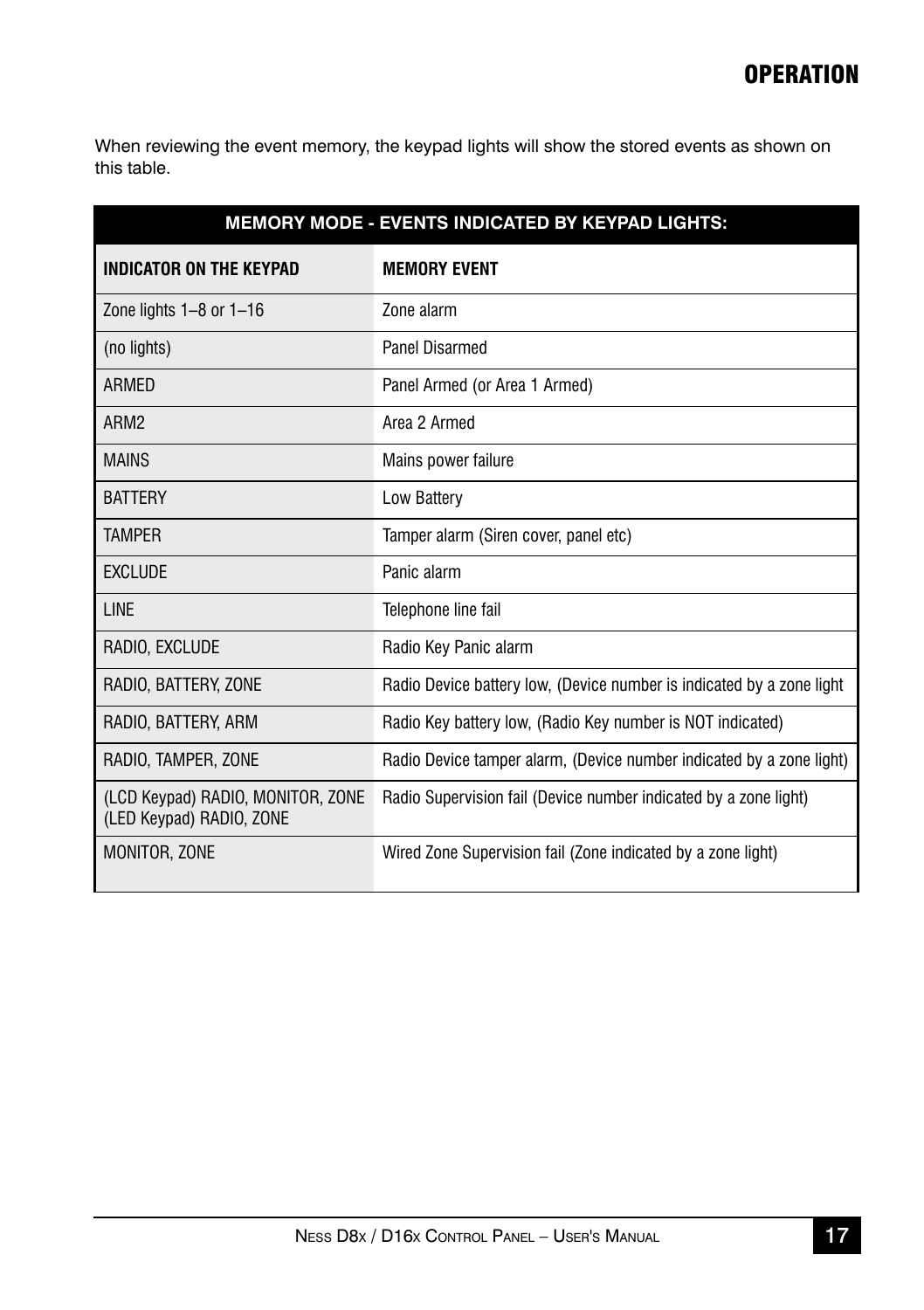## Temporary day Zones

The Ness D8x and D16x have a Temporary Day Zone feature which allows easy and flexible Day Zone selection and operation.

Temporary Day Zones operate in addition to Permanent Day Zones which are usually setup by the installer.

While remaining in normal operating mode, the user can add and remove 'Temporary Day Zones'.

As an extra feature, the user can easily enable or disable Day Mode, (which includes both Temporary and Permanent Day Zones).

Day Zones can be programmed by your installer to beep the keypad, or briefly sound the siren/s or flash the strobe light, or to sound an optional buzzer. (Although the keypad beeper provides sufficient warning in most situations).

#### **Typical Applications**

Day Zones are useful for a variety of applications such as a shop door beeper, triggered by a reed switch on the door.

For example, in a shop you could enable Day Mode to alert you when a customer enters the front door.

You can also enable additional Temporary Day Zones to monitor switches on, for example, the rear door or the fridge doors.

#### **commandS**

(Accessed from normal operating mode).

## **Enter Selection Mode.**

 $(P)$ <sub>+</sub> $(E)$ 

Press **P** followed by **E** when in operating mode to enter Temporary Day Zone selection mode.

## **Zone Selection. [Zone No.1+**  $\overline{E}$ )

To select or deselect zones to be Temporary Day Zones. The selected zones are indicated by the corresponding zone number.

Permanent Day Zones, (installer option P53E), are not displayed in selection mode. Permanent Day Zones can be selected as Temporary Day Zones but this has no effect as those zones are already day zones.

### **Exit Selection Mode.**



Saves changes and returns to normal operating mode.

## **Enable Day Mode.**



This enables/disables both Temporary and Permanent Day Zones.

When Day Mode is enabled, any unsealed day zone will sound the programmed output for 2 seconds. When Day Mode is disabled, an unsealed day zone will simply be indicated on the keypad as an unsealed zone.

 $\bigoplus$  The MONITOR icon flashes continuously when Temporary Day Mode is enabled. (LCD keypad only).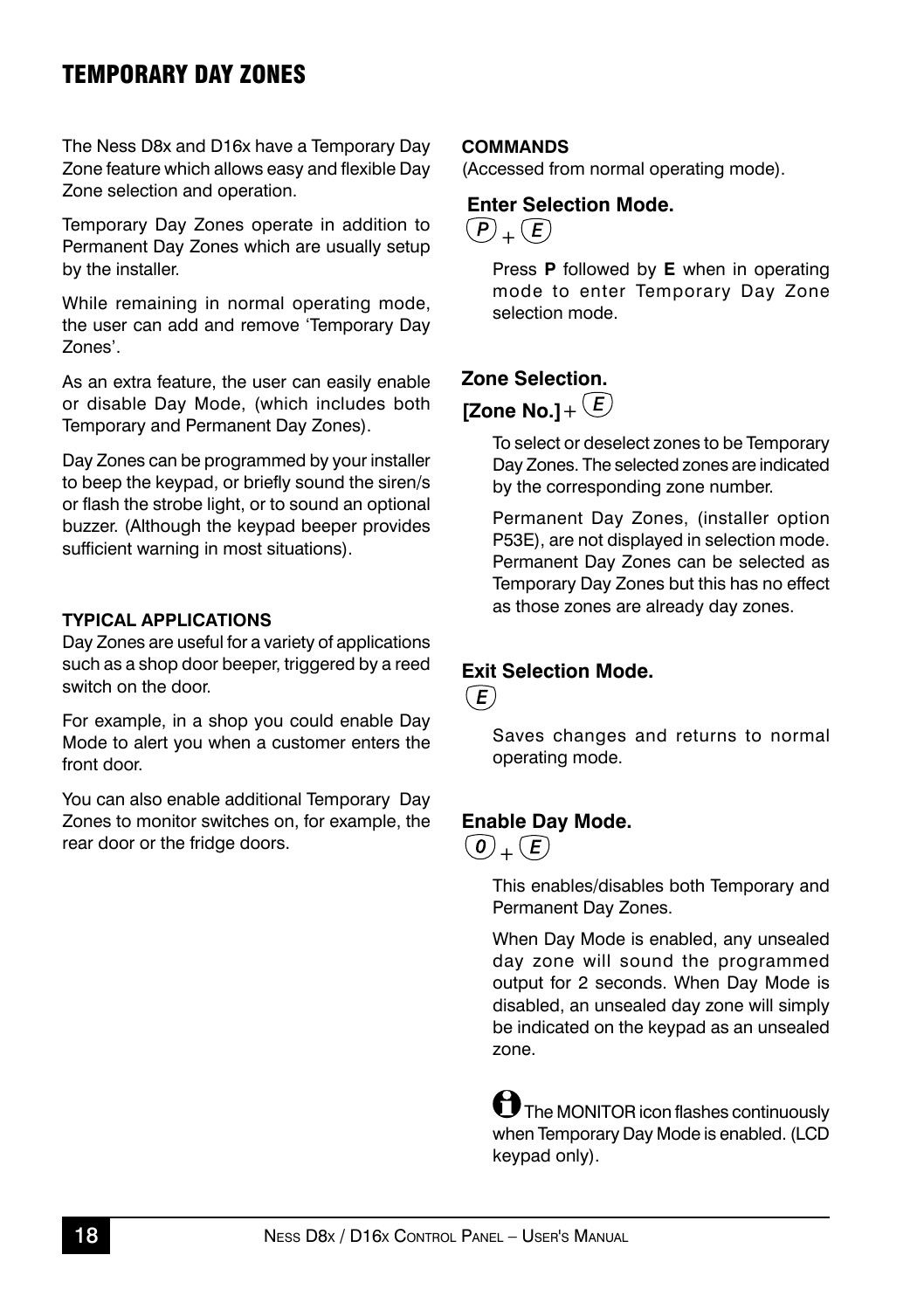## Temporary day Zones

#### **Example**

An example of how to select zones 1, 2 & 3 as Temporary Day Zones.

Note that Permanent Day Zones which have been programmed by the installer cannot be deselected by this method. However, the user can disable Day Mode using the **0**+**E** command.

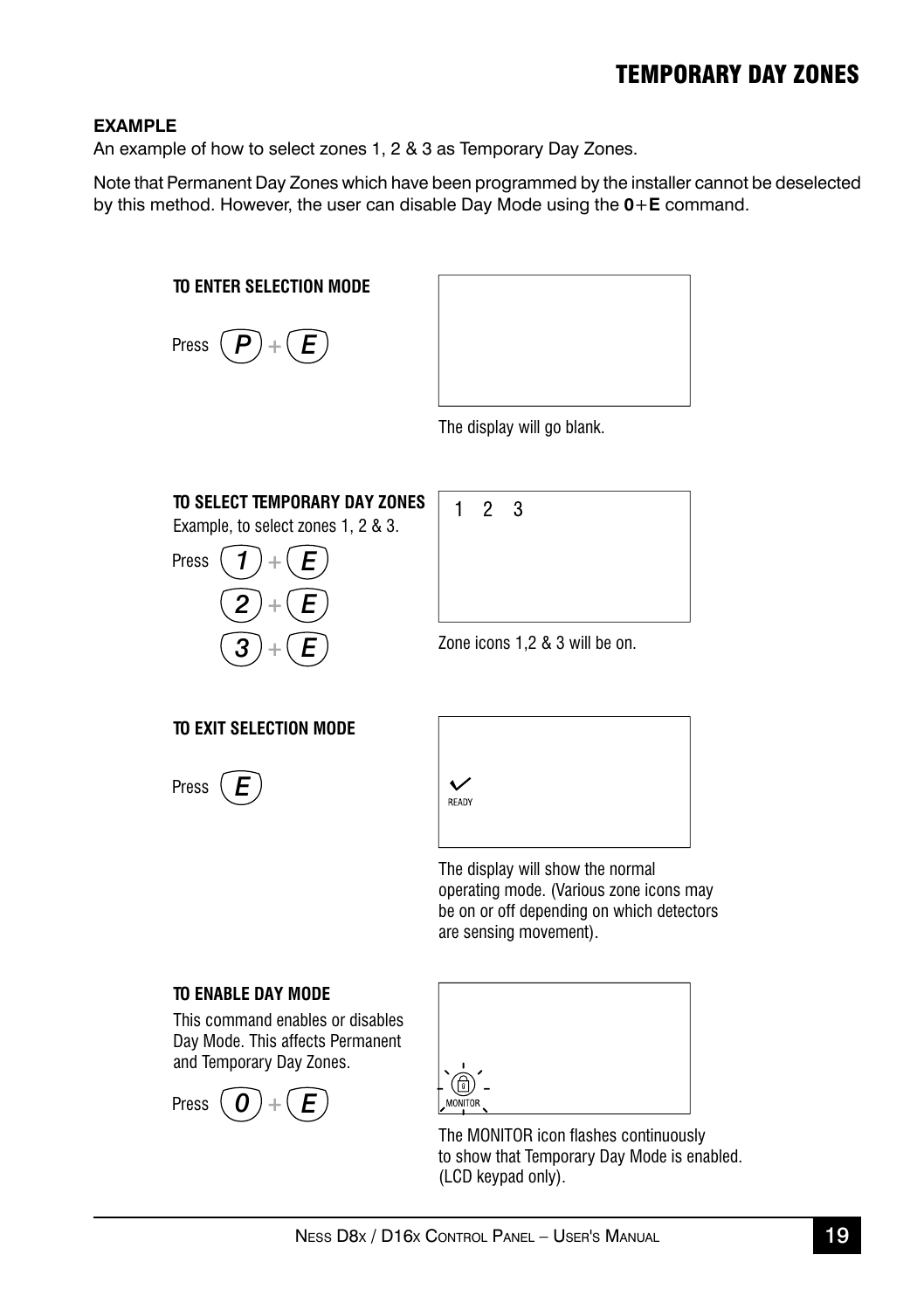## **PROGRAMMING**

Programming your Ness D8x or D16x is a simple process using the keypad.

To enter program mode you need to know your Master Code, which is user code number 1, (see the table on the next page).

If you forget your Master Code it can be reset by your installer.

#### **User Codes**

The panel has 56 user codes which can be operated by keypad code (3-6 digit PIN), by optional radio key or by optional access cards.

To add, change or delete a keypad code, follow the steps on page 22.

The panel is supplied with the Master Code pre-programmed as 123. You should reprogram this code with a new code of your own choice.

#### **Timers**

You can also re-program the Entry Delay Time and Exit Delay Time if you need more or less time to exit and enter the premises.

#### **Telephone Number**

If your panel is programmed for Audible Monitoring, the panel's dialler will make alarm calls to the Primary and Secondary telephone numbers programmed by your installer.

If a **'Follow Me' Telephone Number** is programmed, the Primary and Secondary telephone numbers will be ignored. All alarm calls will be sent to the Follow Me telephone Number. This is handy if you, for example, stay at a relative's house overnight and you want the panel to call you there in the event of an alarm. When you delete the Follow Me Telephone Number, alarm calls will again be made to the Primary and secondary telephone numbers.

If your Ness panel is monitored by a Central Station, the Follow Me number is ignored.

For all other programming changes, talk to your installer.

The factory default Master Code is: **123**

## **To enter PROGRAM MODE**



The panel will automatically exit Program Mode if the keypad is inactive for 4 minutes.

| <b>To exit PROGRAM MODE</b> |                                      |  |  |  |  |  |  |
|-----------------------------|--------------------------------------|--|--|--|--|--|--|
|                             | PROGRAM)<br>$(\cdots$ enter $\cdots$ |  |  |  |  |  |  |
|                             | $P$ )<br>E)                          |  |  |  |  |  |  |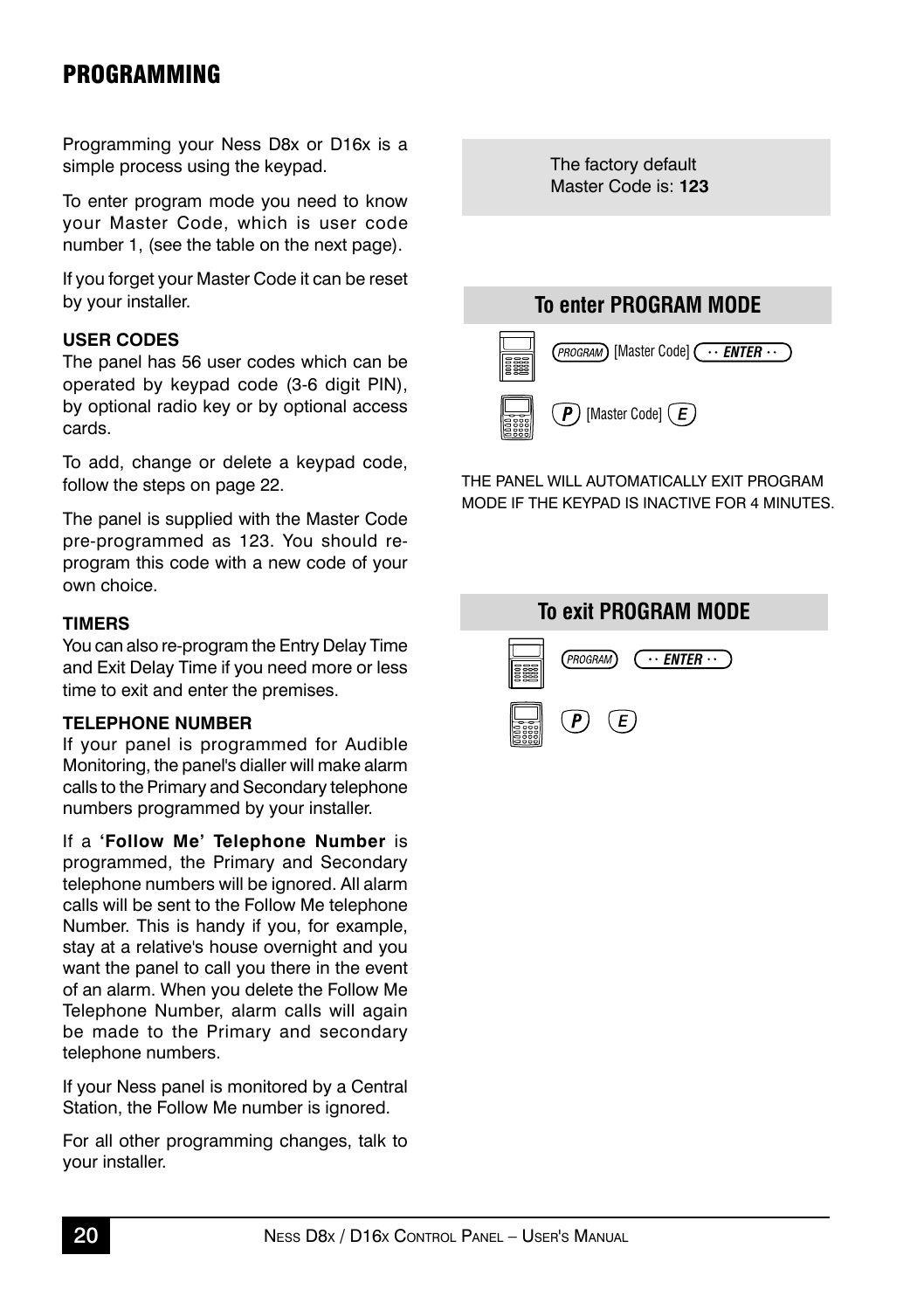## Programming Options Table

| <b>USER CODE</b> | <b>OPTION NO.</b> | <b>KEYPAD PIN</b> |
|------------------|-------------------|-------------------|
| 1 (Master Code)  | P201E             | 123               |
| 2                | P202E             |                   |
| 3                | P203E             |                   |
| 4                | <b>P204E</b>      |                   |
| 5                | P205E             |                   |
| 6                | <b>P206E</b>      |                   |
| $\overline{7}$   | <b>P207E</b>      |                   |
| 8                | P208E             |                   |
| 9                | P209E             |                   |
| 10               | P210E             |                   |
| 11               | P211E             |                   |
| 12               | P212E             |                   |
| 13               | P213E             |                   |
| 14               | <b>P214E</b>      |                   |
| 15               | P215E             |                   |
| 16               | P216E             |                   |
| 17               | P217E             |                   |
| 18               | P218E             |                   |
| 19               | P219E             |                   |
| 20               | <b>P220E</b>      |                   |
| 21               | P221E             |                   |
| 22               | <b>P222E</b>      |                   |
| 23               | <b>P223E</b>      |                   |
| 24               | <b>P224E</b>      |                   |
| 25               | <b>P225E</b>      |                   |
| 26               | <b>P226E</b>      |                   |
| 27               | <b>P227E</b>      |                   |
| 28               | <b>P228E</b>      |                   |

| <b>USER CODE</b> | <b>OPTION NO.</b> | <b>KEYPAD PIN</b> |
|------------------|-------------------|-------------------|
| 29               | P229E             |                   |
| 30               | <b>P230E</b>      |                   |
| 31               | P231E             |                   |
| 32               | P232E             |                   |
| 33               | P233E             |                   |
| 34               | <b>P234E</b>      |                   |
| 35               | P235E             |                   |
| 36               | P236E             |                   |
| 37               | <b>P237E</b>      |                   |
| 38               | <b>P238E</b>      |                   |
| 39               | P239E             |                   |
| 40               | <b>P240E</b>      |                   |
| 41               | P241E             |                   |
| 42               | <b>P242E</b>      |                   |
| 43               | P243E             |                   |
| 44               | <b>P244E</b>      |                   |
| 45               | P245E             |                   |
| 46               | <b>P246E</b>      |                   |
| 47               | <b>P247E</b>      |                   |
| 48               | P248E             |                   |
| 49               | P249E             |                   |
| 50               | P250E             |                   |
| 51               | P251E             |                   |
| 52               | P252E             |                   |
| 53               | P253E             |                   |
| 54               | P254E             |                   |
| 55               | P255E             |                   |
| 56               | P256E             |                   |

| <b>OPTION NO.</b> | <b>DESCRIPTION</b>        | <b>DEFAULT</b> | <b>COMMENT</b>                                      |
|-------------------|---------------------------|----------------|-----------------------------------------------------|
| <b>P26F</b>       | <b>Entry Delay Time 1</b> | 20 (20 sec)    |                                                     |
| <b>P27E</b>       | Entry Delay Time 2        | 6(60 sec)      | This option works in multiples of 10. (6 = 60 sec). |
| <b>P28E</b>       | <b>Exit Delay Time</b>    | 60 (60 sec)    |                                                     |
| P00E              | Follow Me Phone No.       | blank          |                                                     |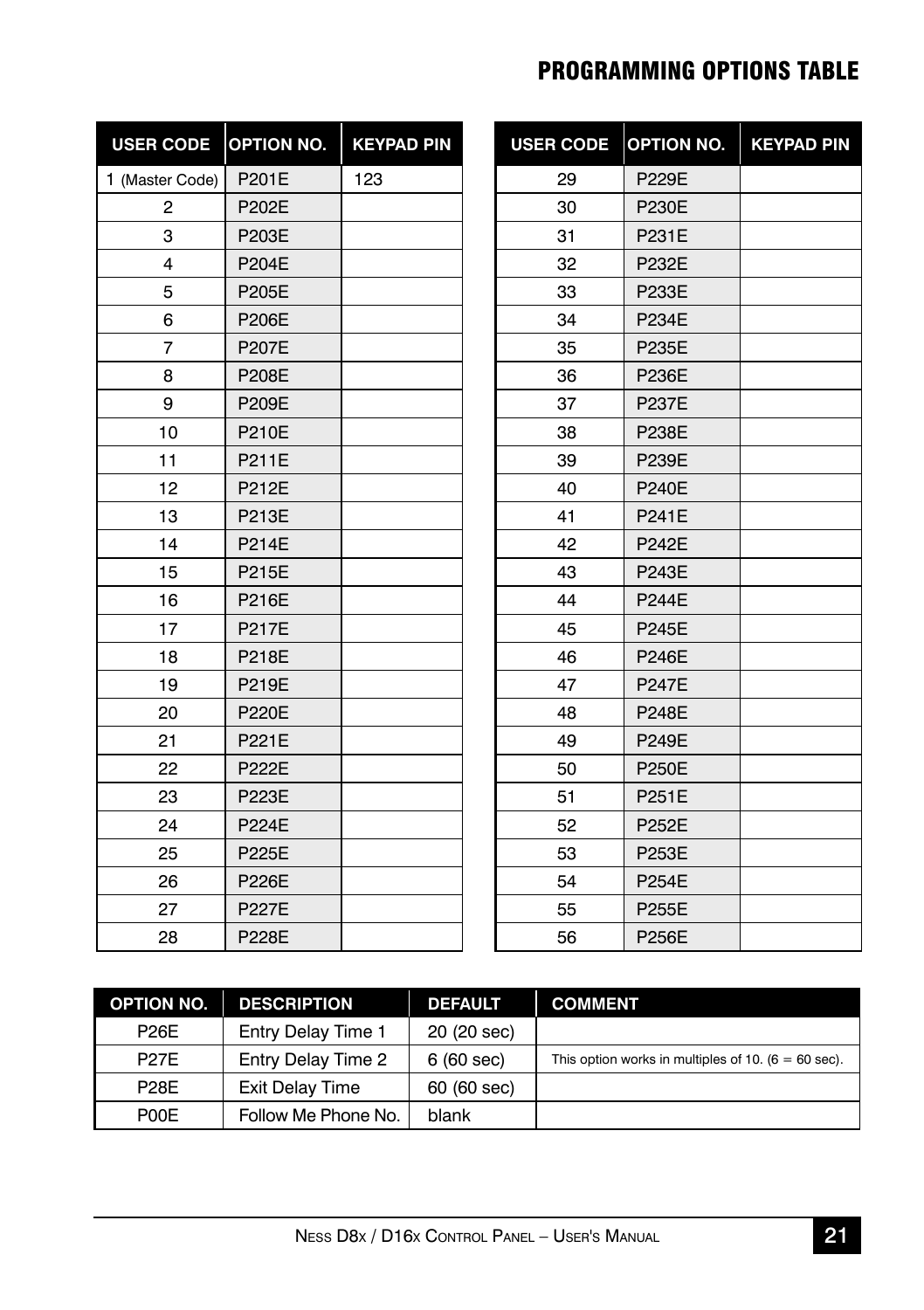## **PROGRAMMING**

| Programming USER CODES                                                                                                                                                                 |                                                           |                                                                                            |                                                                                            |  |  |  |  |  |  |
|----------------------------------------------------------------------------------------------------------------------------------------------------------------------------------------|-----------------------------------------------------------|--------------------------------------------------------------------------------------------|--------------------------------------------------------------------------------------------|--|--|--|--|--|--|
| <b>STEP</b>                                                                                                                                                                            | <b>KEYSTROKES</b><br><b>DESCRIPTION</b><br><b>COMMENT</b> |                                                                                            |                                                                                            |  |  |  |  |  |  |
| 1                                                                                                                                                                                      | $(P)$ + [Master Code] + $(E)$                             | Enters User Program Mode.                                                                  | The Program light will turn<br>on.                                                         |  |  |  |  |  |  |
| $\overline{2}$                                                                                                                                                                         | $(P)$ + [Option No.] + $(E)$                              | Enter the 3 digit option number<br>for the user code being pro-<br>grammed.                | The existing user code, if<br>any, will be displayed by the<br>keypad one digit at a time. |  |  |  |  |  |  |
| 3                                                                                                                                                                                      | [New Code] + $(E)$<br>[New Cope] + $(E)$                  | Enter the new user code twice<br>for verification. Keypad codes<br>can be 3-6 digits long. | The new user code will be<br>displayed by the keypad<br>one digit at a time.               |  |  |  |  |  |  |
| 4                                                                                                                                                                                      | P)<br>(E)                                                 | To exit User Program Mode.                                                                 | The Program light will turn<br>off.                                                        |  |  |  |  |  |  |
| A keypad code can be deleted by pressing $(\text{Memory}) + (E)$<br>at STEP 3 above.<br>$\bigoplus$ A keypad code only needs to be deleted if you're not replacing it with a new code. |                                                           |                                                                                            |                                                                                            |  |  |  |  |  |  |

#### **FXAMPI FS**

The panel must be in program mode.

- To program User Code 1 to be 1234: Press P201E 1234 E 1234 E
- To delete User Code 2 without programming a new code: P202E MEMORY E

User Code programming rules:

- Up to 56 Keypad Codes can be used at up to 3 wired keypads for controlling all panel functions including Arming/Disarming, Monitor Mode, Panic, memory recall and much more.
- Keypad Codes can be 3 to 6 digits in length and can be individually programmed and deleted.
- User Code 1 is also the Master Code which is used to enter Client Program mode.
- All 56 User Codes are Keypad Codes by default. User Codes can be programmed to be Radio Codes or Access Cards as required.

#### **NOTES**

- 1. Keypad Codes beginning with 0 (zero) can be programmed but they will not operate the panel. This is an alternative method for disabling user codes.
- 2. All codes must be unique to each other. Codes are rejected if already used. Some codes that are similar to existing codes may also be rejected.
- 3. When re-programming a Keypad Code, the old code does not need to be deleted first. The new code will overwrite the old code.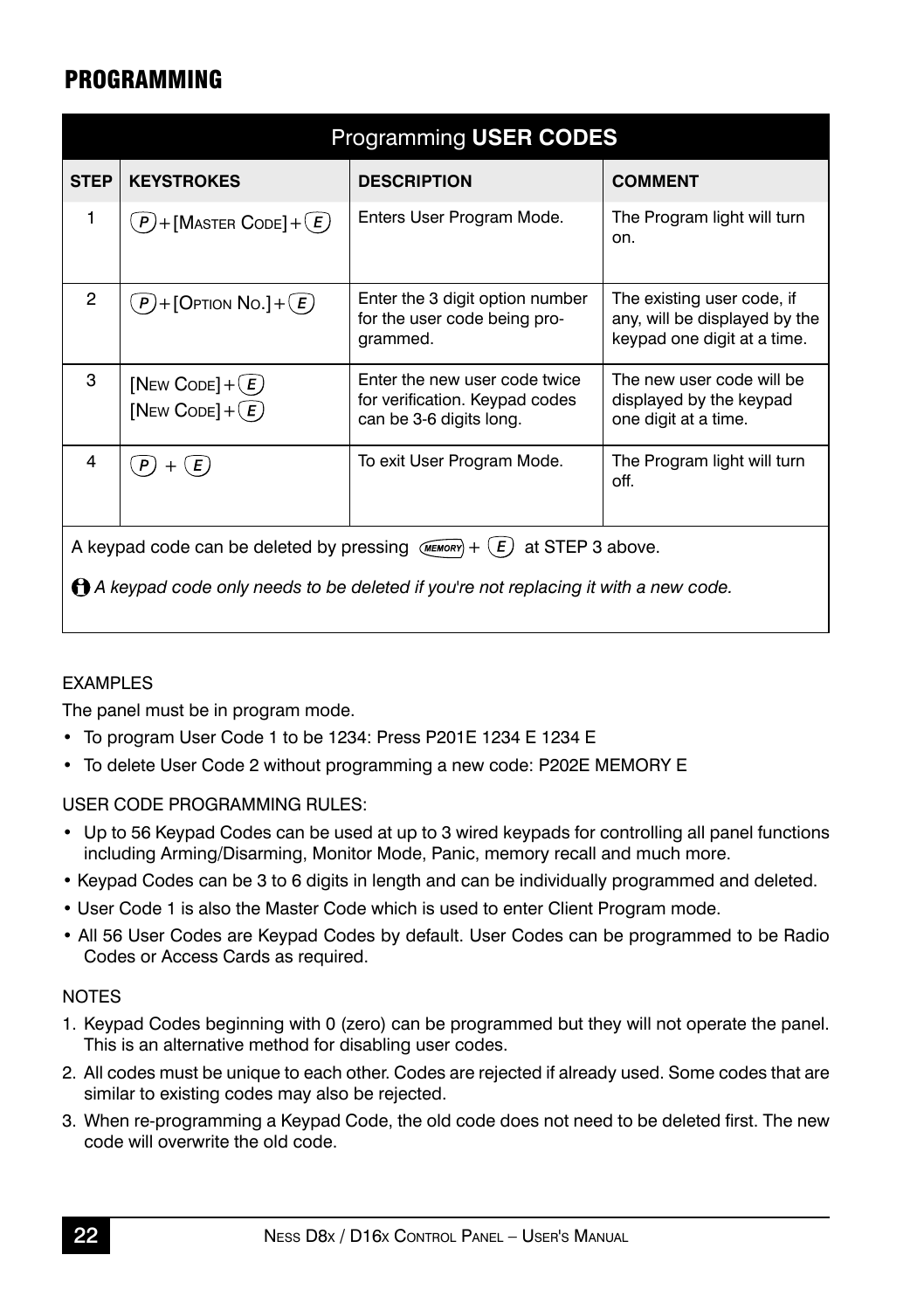## **PROGRAMMING**

|                | <b>Programming TIMERS</b>   |                                                                              |                                                                                       |  |  |  |  |  |  |  |
|----------------|-----------------------------|------------------------------------------------------------------------------|---------------------------------------------------------------------------------------|--|--|--|--|--|--|--|
| <b>STEP</b>    | <b>KEYSTROKES</b>           | <b>DESCRIPTION</b>                                                           | <b>COMMENT</b>                                                                        |  |  |  |  |  |  |  |
| 1              | $(P)$ +[Master Code]+ $(E)$ | Enters User Program Mode.                                                    | The Program light will turn<br>on.                                                    |  |  |  |  |  |  |  |
| $\overline{2}$ | $(P)+(2)(6)+(E)$            | Enter the option number for<br>Entry Delay Time 1.                           | The existing time, if any, will<br>be displayed by the keypad<br>one digit at a time. |  |  |  |  |  |  |  |
|                | or $(D+(2)(7)+E)$           | Or enter the option number for<br>Entry Delay Time 2.                        |                                                                                       |  |  |  |  |  |  |  |
|                | or $(P)+(2)(8)+(E)$         | Or enter the option number for<br>Exit Delay Time.                           |                                                                                       |  |  |  |  |  |  |  |
| 3              | [New TIME] + $(E)$          | Fnter the new time in seconds.<br>Example, enter 25 seconds as<br>$25 + F$ . | The new time will be dis-<br>played by the keypad one<br>digit at a time.             |  |  |  |  |  |  |  |
| 4              | $\mathsf{P}$<br>(E)         | To exit User Program Mode.                                                   | The Program light will turn<br>off.                                                   |  |  |  |  |  |  |  |

See page 21 for the entry and exit delay factory default settings.

|                | Programming the FOLLOW ME TELEPHONE NUMBER |                                                              |                                                                                                        |  |  |  |  |  |  |  |
|----------------|--------------------------------------------|--------------------------------------------------------------|--------------------------------------------------------------------------------------------------------|--|--|--|--|--|--|--|
| <b>STEP</b>    | <b>KEYSTROKES</b>                          | <b>DESCRIPTION</b>                                           | <b>COMMENT</b>                                                                                         |  |  |  |  |  |  |  |
| 1              | $(P)$ +[Master Code]+ $(E)$                | Enters User Program Mode.                                    | The Program light will turn<br>on.                                                                     |  |  |  |  |  |  |  |
| $\overline{2}$ | .E J                                       | Enter the option number for Fol-<br>low Me Telephone Number. | The existing telephone<br>number, if any, will be dis-<br>played by the keypad one<br>digit at a time. |  |  |  |  |  |  |  |
| 3              | [NEW TELEPHONE NUMBER] $+$ (E)             | Enter the new telephone<br>number.                           | The new telephone number,<br>if any, will be displayed by<br>the keypad one digit at a<br>time.        |  |  |  |  |  |  |  |
| 4              | . E J                                      | To exit User Program Mode.                                   | The Program light will turn<br>off.                                                                    |  |  |  |  |  |  |  |

The Follow Me telephone number is only used in Audible Dialling mode. If the Follow Me number is programmed, then the primary & secondary numbers are ignored. Ask your installer for further information.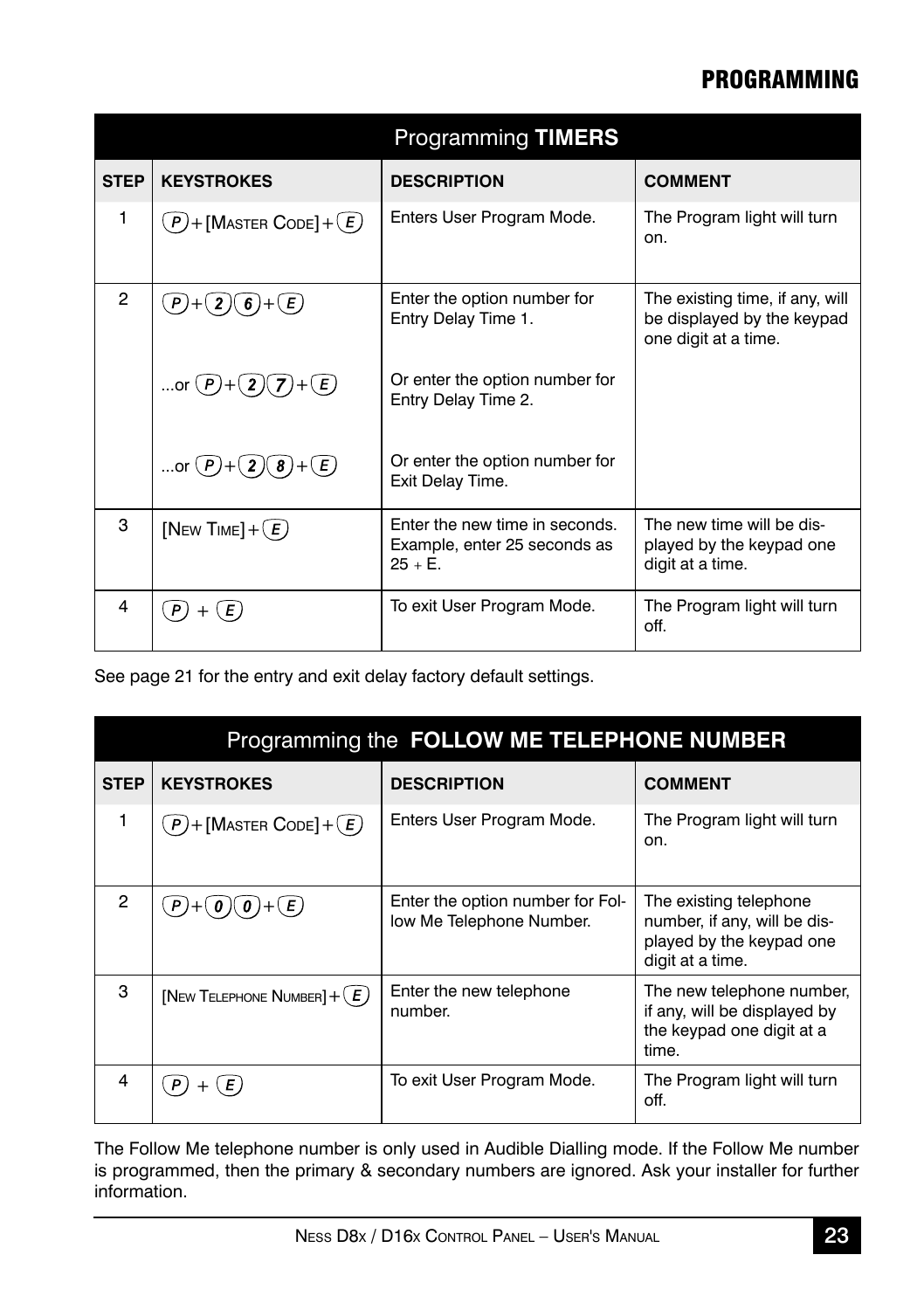## Monitoring



## Central Station Monitoring

The Ness D8x and Ness D16x control panels have an on-board digital dialler which can send detailed alarm messages to a Central Monitoring Station.

The digital messages can include information about the zone or zones which caused the alarm, tamper alarms, low battery or mains failure reports, and it can also (by user number) identify the users who arm and disarm the system.

Central station monitoring is highly recommended and is the most effective method of monitoring your alarm system.

For further information about 24 hour monitoring, contact your installer or Ness Security **Products**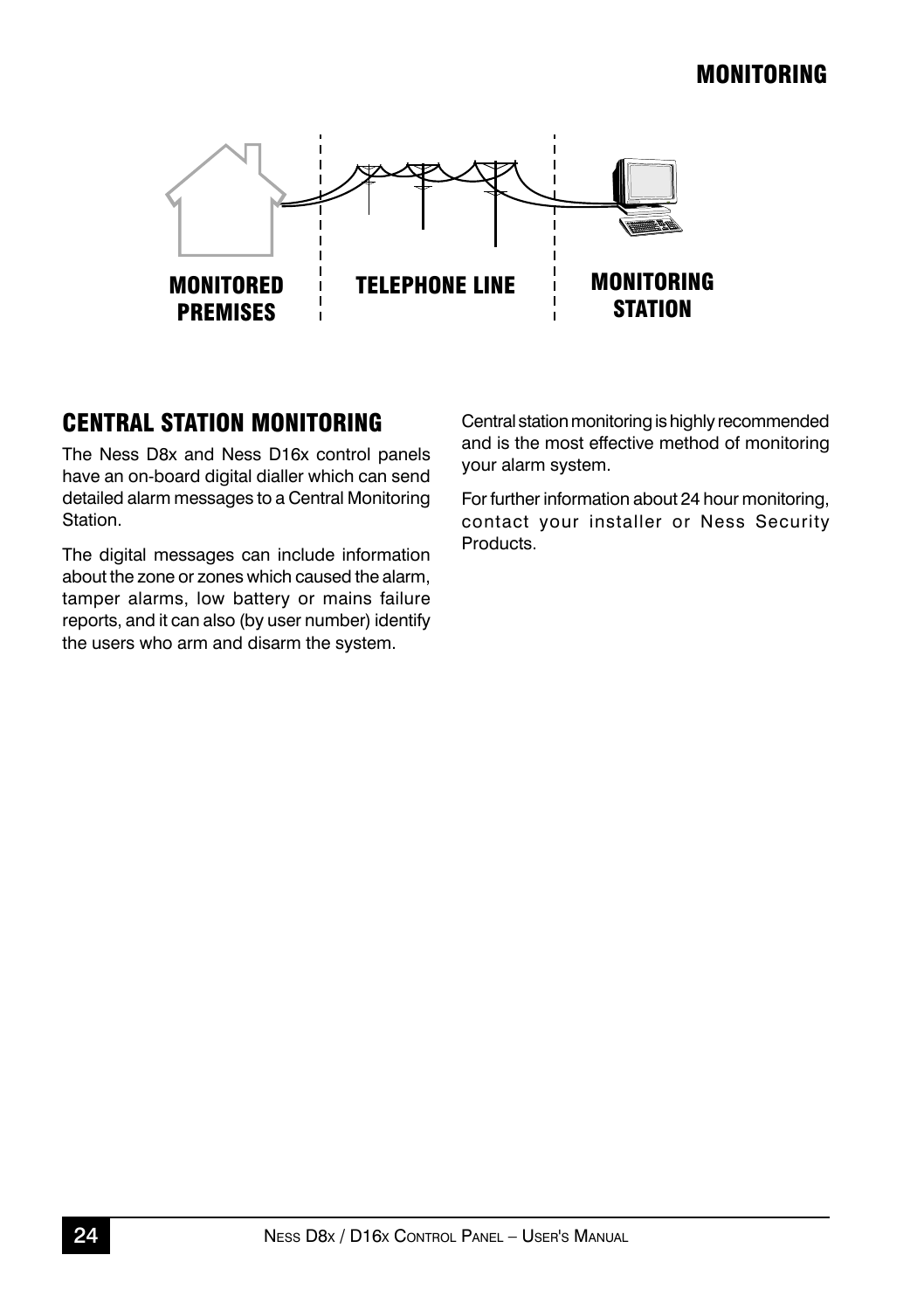

## Audible Monitoring

As a lower security alternative to central station monitoring, the panel can be programmed to send audible messages to a fixed or mobile phone.

When programmed for audible monitoring. the pane calls a pre-programmed number (or numbers) and sounds an audible alarm message and a series of beeps over the phone. These beeps can identify the zone or zones which caused the alarm and well as several other alarm types.

#### **The Audible Message**

When triggered by an alarm, the panel will dial the programmed telephone number/s and output the audible message "ALARM, ALARM, ALARM" and beeps for 45 seconds or until it is acknowledged.

#### **The "Follow Me" telephone number**

If your panel is programmed for Audible Monitoring, it will make alarm calls to the Primary and Secondary telephone numbers programmed by your installer.

If a Follow Me Telephone Number is programmed, the Primary and Secondary telephone numbers will be ignored. All alarm calls will be sent to the Follow Me telephone Number.

If your panel is monitored by a Central Station, the Follow Me number is ignored.

#### **Acknowledging the alarm**

The person receiving the call can acknowledge the alarm by pressing the  $\overline{3}$  key on their telephone.

Press the  $\overline{3}$  key during gaps in the alarm message.

Once you successfully acknowledge the alarm the panel will hang up and not ring any other telephone numbers.

If you do not acknowledge the alarm the panel will ring you again and then it will ring the next programmed telephone number, (if any).

**Note:** If the alarm is not acknowledged, the LINE light on the keypad will flash continuously until the panel is next armed.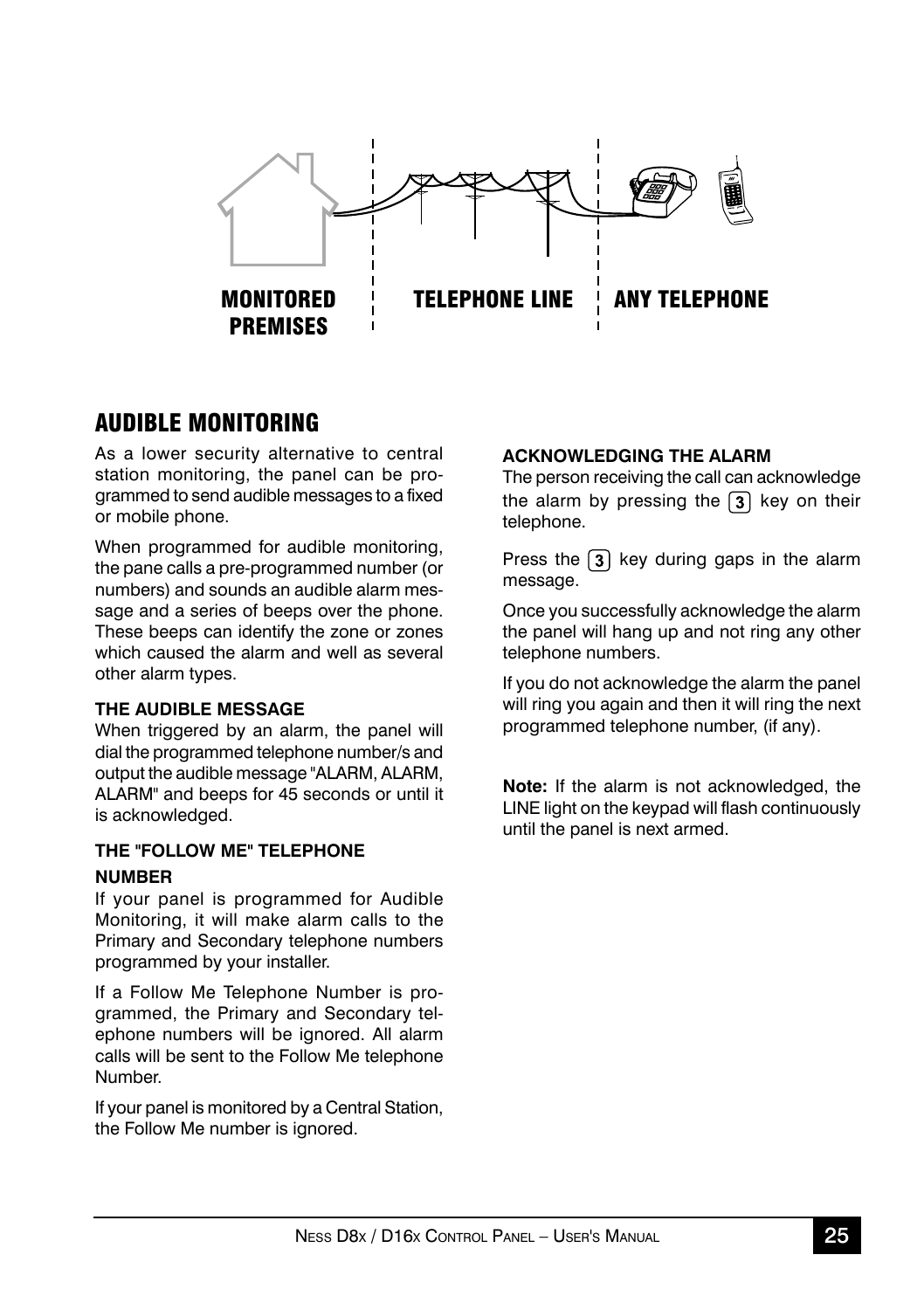## Remote Operation

The D8x/D16x will allow a user to call in to the panel, using a standard DTMF telephone, and remotely Arm or Disarm all areas and also turn on or off Aux outputs 1, 2, 3 or 4.

To maintain panel security, remote operations can only be activated after entering a valid user code.

To operate the panel by telephone, you need a DTMF capable telephone, a valid user code and you must know the telephone number of the line to which the panel is connected.

#### **NOTEs**

• If the panel does not receive commands for periods longer than 10 seconds it will assume that the call is finished and it will hang up.

• If an alarm occurs which requires the panel to dial out while attempting remote control, the panel will treat the alarm as a priority, give a constant tone as a warning and then hang up.

• When all remote control commands are finished press  $\mathbf{F}$   $\mathbf{F}$  to force the panel to hang up.

#### **Sequence of Operation.**

- 1. Phone the panel telephone number and listen for the required number of rings and then hang up.
- 2. Wait 10 seconds and then call the number again within 50 seconds.
- 3. The panel will answer the second call immediately, sound a beep for 2 seconds then, after a pause, it will sound a lower frequency tone. The panel is now ready to receive telephone commands.
- 4. Press the  $\boxed{0}$  button on the telephone. This tells the panel that telephone commands will follow. The panel will respond with either 3 beeps if all OK (One long beep means try again).
- 5. Now enter a valid User Code (that is normally used for Arming or Disarming the panel) followed by the  $\boxed{\text{#}}$  button.

 The panel will respond with 3 beeps if it recognises the code or 1 long beep to signal the code was invalid and to try again.

- 6. Enter the required command. See the summary of telephone commands on the next page.
- 7. Press  $\boxed{\ast}$   $\boxed{\sharp}$  to finish. This tells the panel to hang up. Also hang up your telephone.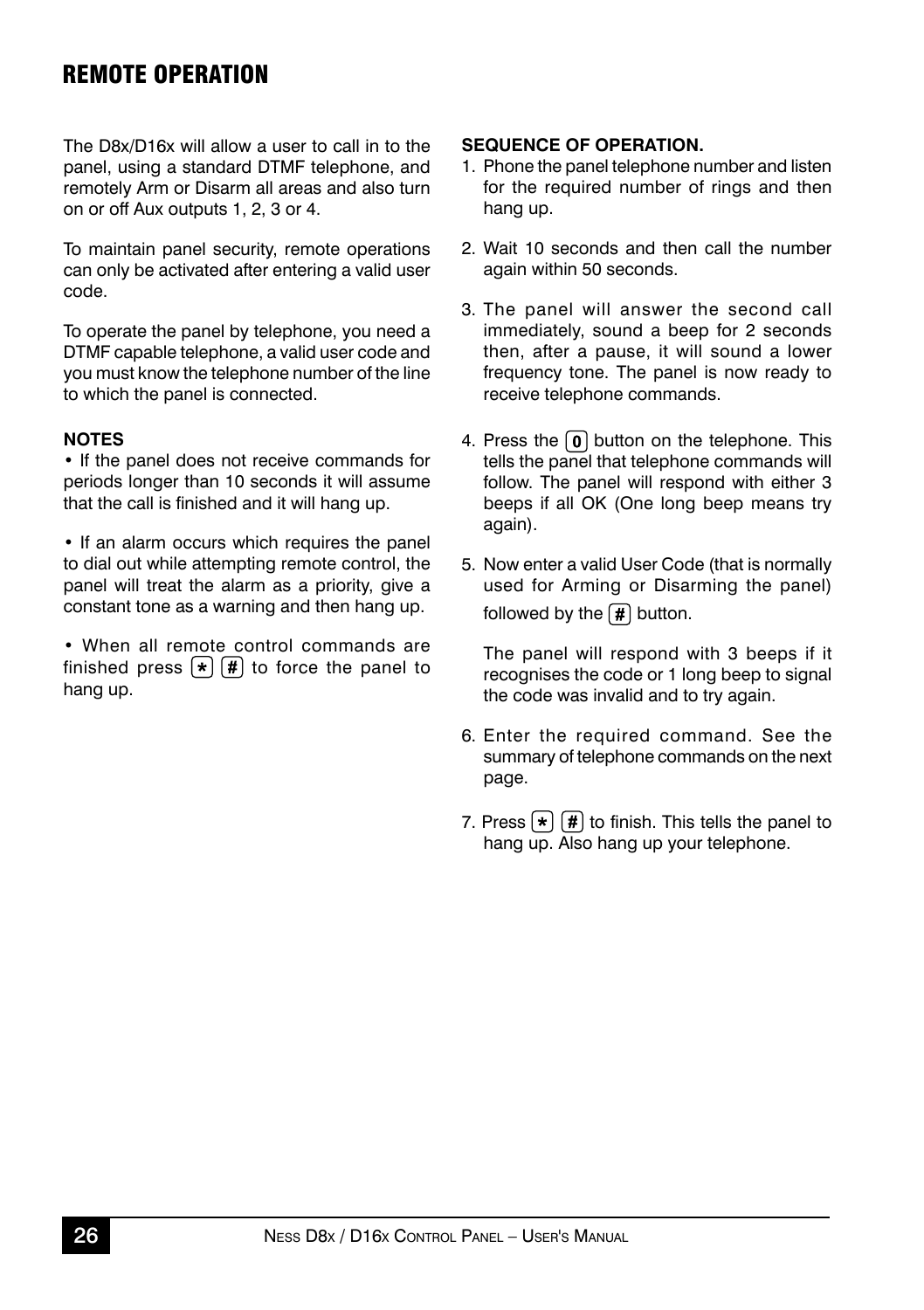## Remote Operation

|             | • The User Code is valid                               |
|-------------|--------------------------------------------------------|
| 3 beeps     | • Successful Arming or<br>Disarming                    |
|             | • An Auxiliary output has<br>been turned ON.           |
|             | • Panel is already Armed<br>• Invalid code. Try again. |
| 1 long beep |                                                        |
| short beep  | • An Auxiliary output has<br>been turned OFF.          |

#### **Audible Feedback**

#### **Summary of telephone commands**

| O                                                                                                         | Prepare to receive commands   |
|-----------------------------------------------------------------------------------------------------------|-------------------------------|
| $\lceil 1 \rceil$ # $\rceil$                                                                              | Arm Areas                     |
| $\left( 2\right) $ $\left( 4\right)$                                                                      | Disarm Areas                  |
| $\left( 3\right) \left( \# \right)$                                                                       | Toggle Aux 1 Output ON or OFF |
| $\left[\begin{matrix} 4 \end{matrix}\right]\left[\begin{matrix} \pmb{\overline{\mu}} \end{matrix}\right]$ | Toggle Aux 2 Output ON or OFF |
| 5   4                                                                                                     | Toggle or Pulse Aux 3 Output* |
| $(6)(\#)$                                                                                                 | Toggle or Pulse Aux 4 Output* |
| #<br>$\star$                                                                                              | Finished – hang up            |

\* Toggle or Pulse operation is set by installer programming options P123E 7E & P124E 7E.

#### **EXAMPLE: Arming the Panel by telephone**

- 1. Dial the panel telephone number. Listen for one double ring then hang up.
- 2. Wait 10 seconds, then dial the telephone number again. *The panel will answer immediately and gives a 2 second beep followed by low tone.*
- 3. PRESS  $\boxed{0}$  To prepare the panel ( $\boxed{1}$  3 beeps)
- 4. PRESS **[User Code]**  $\overline{4}$  to authorise the next command ( $\overline{3}$  beeps)
- 5. PRESS  $(1)$   $(4)$  to arm the panel  $($
- 6. PRESS  $\left(\frac{1}{2}\right)$  to finish and hang up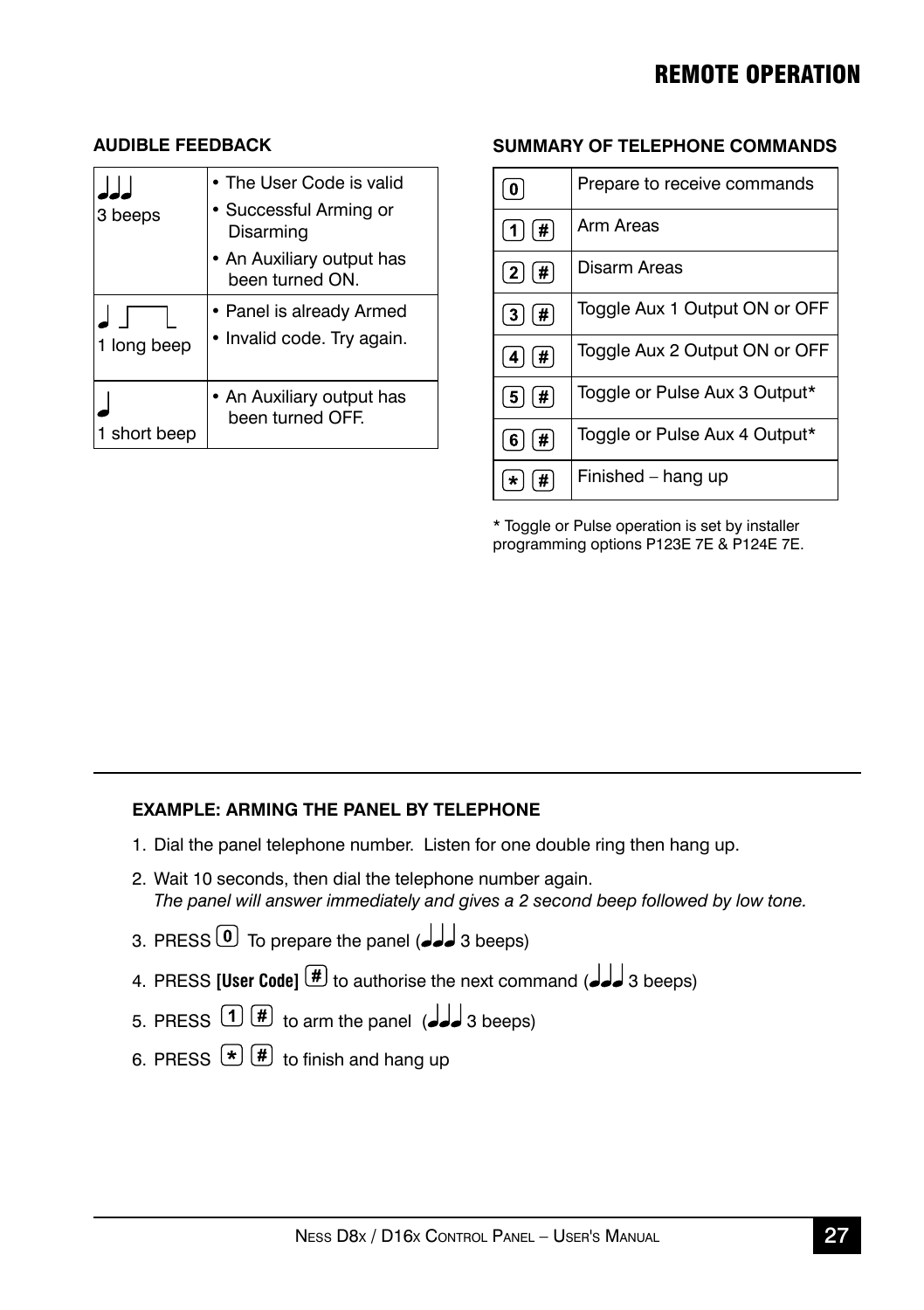## Ness Accessories







# nsistem<br>mmitment

## **Ness Quantum Detectors**

The Ness Quantum™ range of high-tech motion detectors includes passive infrared detectors, dual technology microwave and infrared, as well as ceiling mounted 360° detectors.

All Ness detectors are designed and manufactured using the most modern technology and techniques to ensure superior reliability and performance.

The Ness Quantum™ Pet Aware PIR and Pet Aware Dual have a superior ability to discriminate between household pets and unwanted human intruders.

Ness Pet Aware detectors make it possible to protect your premises with your pets indoors. (Up to 25kg animal).



## **Ness CCTV Products**

The wide range of Ness CCTV equipment allows your installer to design a professional state-of-the-art system for your home, office, shop or factory.

Ness cameras include dome cameras, Infra-red illuminated cameras, miniature hidden cameras and professional digital cameras.

Video monitors are available in CRT or flat screen LCD styles in sizes to suit all applications.

Ness' acclaimed Digital Video Recorders store video footage on hard disk drives for fast and easy to retrieve 'tapeless' recording.

Ness DVRs are available in 4, 6, 9 and 16 channel models to suit all applications and all budgets, even mobile models for use in vehicles such as buses and trucks.

Most DVR models are 'Internet Ready' for instant connection to a LAN and broadband internet connection for remote viewing.

Ness CCTV means Consistent Commitment To Value.

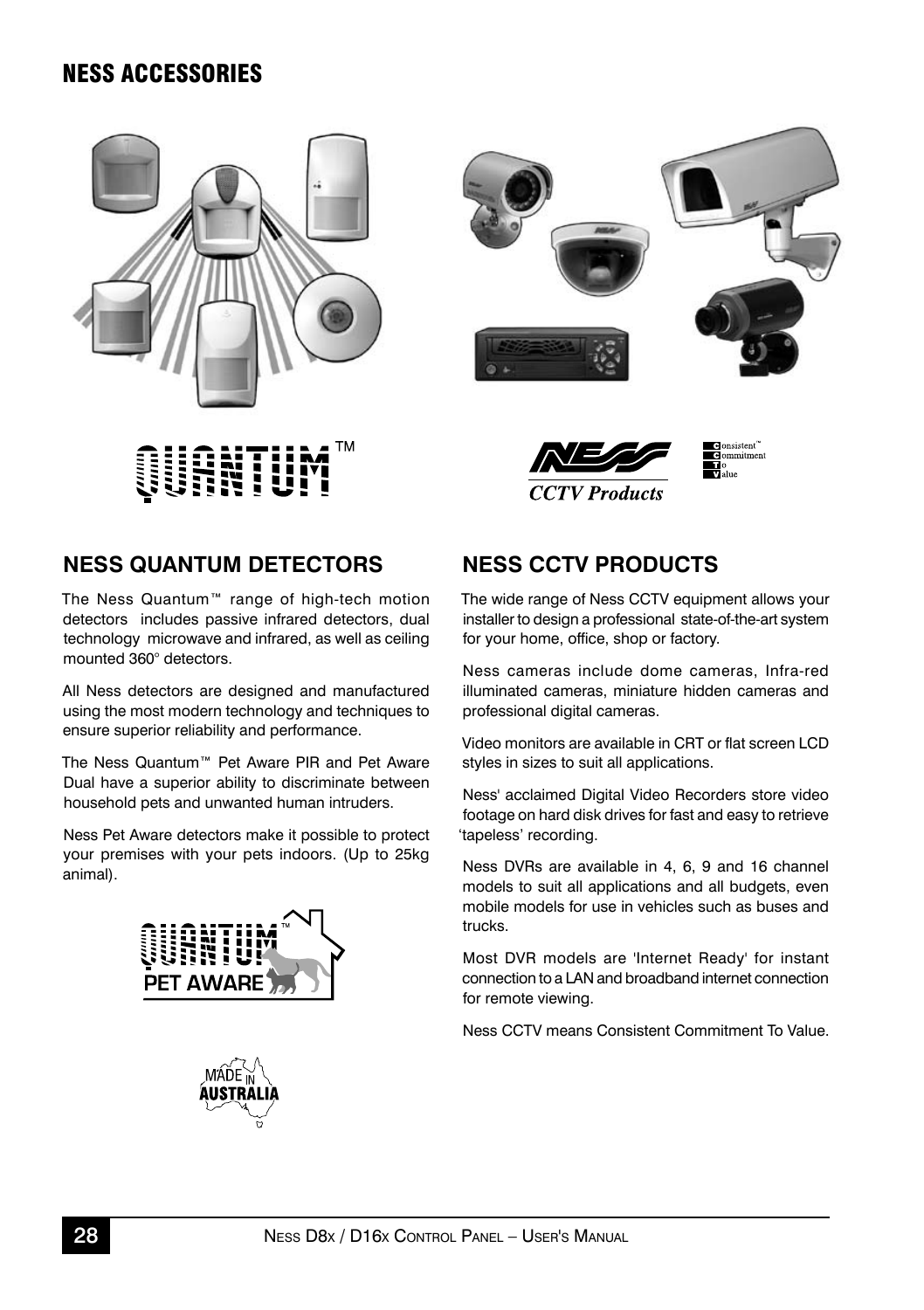## WIRFI FSS PRODUCTS

## **Optional Radio Accessories**

Ask your installer about the range of Ness radio devices for the optional extra convenience of wireless remote control and wireless detection.

Operating your Ness security system can be as convenient as opening your car door. Ness Radio Keys™ provide the benefits of separate ON, OFF and PANIC buttons as well as optional control of auxiliary outputs - all in a slim, waterproof remote control.

\* Ness radio products require a Ness Radio Interface (100-200) to be fitted to the control panel.





Radio Key

#### **Radio Keys**

Fully waterproof, ultra slim 3 or 4 button Radio Keys for remote control of the control panel.

With separate buttons for ON (Arm), OFF (Disarm), PANIC and AUX functions (RK4 only). Including long life lithium battery.



RK1 Radio Key Pendant

#### **Radio Key Pendant**

Fully waterproof pendant style transmitter can be used as a portable wireless Panic button.

RK3 Radio Key

Supplied with a neckchain as well as wristwatch straps. Ideal for use as a medical alarm for the elderly or infirm. (Central Station Monitoring is especially

recommended when used for medical alarm purposes). Includes long life lithium battery.



#### **Radio Reed Switch**

Ness Radio Reed Switch for wireless door and window protection. Includes long life lithium battery.



#### **Ness Radio Keypad**

A unique fully portable radio keypad. The Ness Radio Keypad provides totally wireless Arming/Disarming of the control panel.

Also operates Home Mode and provides a Panic alarm.

The Ness Radio Keypad is suitable for use as a portable keypad or for adding an extra keypad in areas where it is not possible to install wires.







R15 Radio PIR

#### **Radio Motion Detectors**

Ness R15 Radio PIR and Ness R12 Radio PIR for wireless motion detection.

Can be used in combination with Ness hardwired detectors in areas where it is not possible to install wires. Includes long life lithium battery.

The Ness R15PET Pet Aware model detects humans but is immune to household pets. Allows you to protect your home with your pets inside.



#### **Radio Smoke Detector**

The Ness Radio Smoke Detector provides a fully wireless smoke detection option which can trigger the panel's siren/s and dialler if

required (or as programmed by your installer.)

The Ness Radio Smoke Detector uses Photo-electric smoke detection technology. On board sounder and test button for the sounder and radio transmitter. A single battery powers the smoke detector and the transmitter. Includes 9V lithium battery.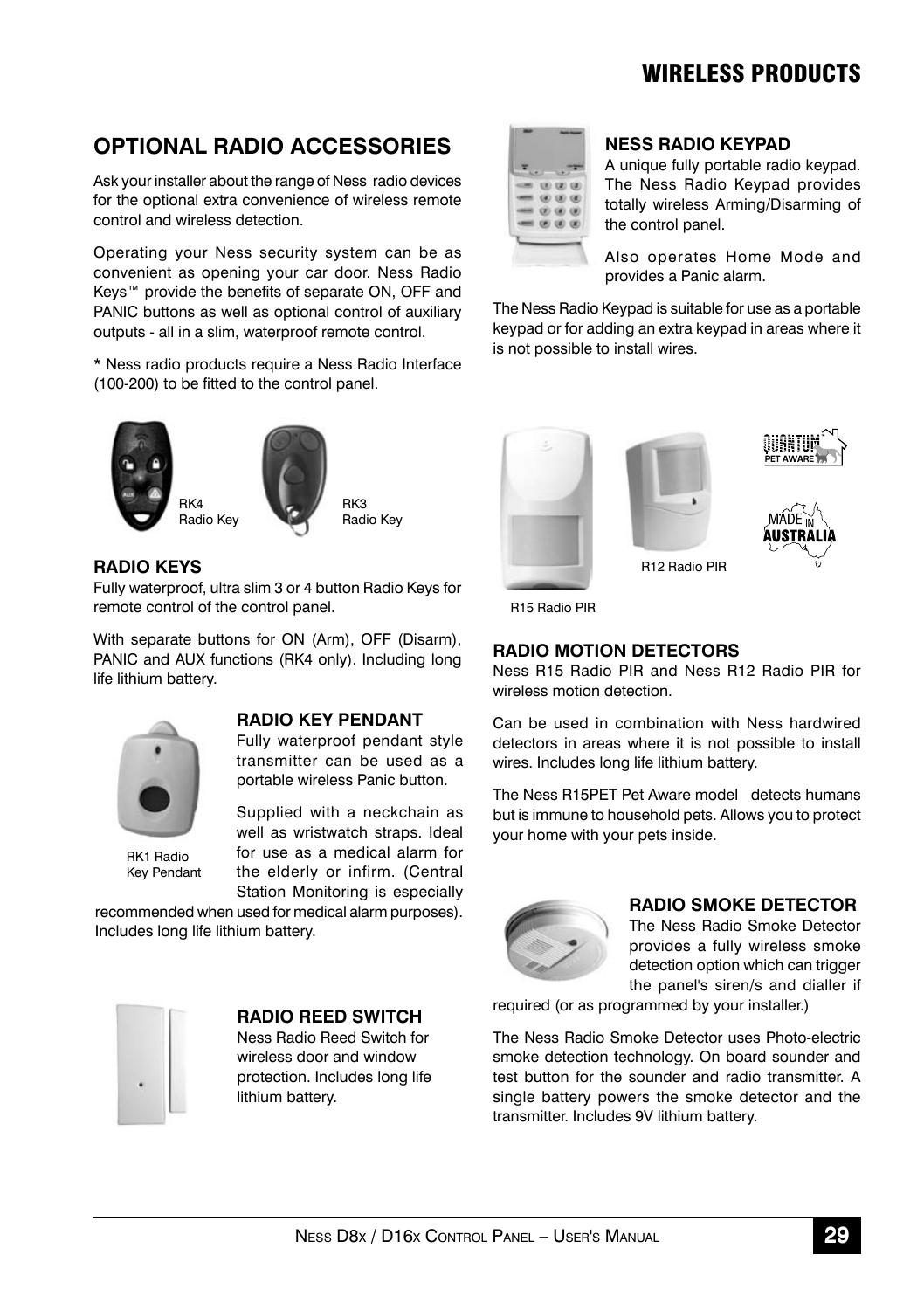## Troubleshooting

| <b>SYMPTOM</b>                                                                                | <b>POSSIBLE CAUSE</b>                                                                                                  | <b>REMEDY</b>                                                                                                                                   |
|-----------------------------------------------------------------------------------------------|------------------------------------------------------------------------------------------------------------------------|-------------------------------------------------------------------------------------------------------------------------------------------------|
| When arming, a zone light<br>is on or the keypad gives a<br>long beep.                        | One or more detection device<br>(a PIR or reed switch) may be<br>unsealed.                                             | Find the cause of movement<br>or close the door or window.                                                                                      |
| • 10 beeps from keypad.<br>• MAINS light is flashing.<br>• BATTERY light is flashing.         | The mains power may be off,<br>or the panel's backup bat-<br>tery may be low, or a Radio<br>Device battery may be low. | Make sure the plug pack is<br>plugged in and the power<br>point is turned on. The backup<br>battery may need replacing,<br>call your installer. |
| 1 long beep from the<br>keypad.                                                               | Invalid keypad entry.                                                                                                  | Press the E button and try<br>again.                                                                                                            |
| 2 second siren at the end of<br>Exit Delay time.                                              | A zone was <i>unsealed</i> at the<br>end of exit delay time.                                                           | Disarm the panel and check<br>all zones.                                                                                                        |
| The strobe light is flashing.                                                                 | There has been an alarm<br>within the last 72 hours.                                                                   | Reset the alarm by disarming<br>the panel and check the Alarm<br>Memory                                                                         |
| Siren sounds while the<br>panel is disarmed.                                                  | A 24 hour zone has been<br>alarmed. (Siren Tamper, Box<br>Tamper, Panic Button).                                       | Reset the alarm by disarm-<br>ing the panel and call your<br>installer.                                                                         |
| EXCLUDE light is flashing.                                                                    | A zone/s has been Excluded.                                                                                            | This is to indicate that one<br>or more zones have been<br>Excluded.                                                                            |
| Cannot arm and the<br>EXCLUDE light is on steady.                                             | You are in Exclude mode.                                                                                               | Press E to exit Exclude mode.                                                                                                                   |
| <b>TAMPER light flashing</b>                                                                  | The 24 hour Tamper input has<br>alarmed. (Siren tamper or box<br>tamper).                                              | Call your installer.                                                                                                                            |
| ALARM MEMORY light is<br>flashing.                                                            | There are alarms in memory.                                                                                            | To clear the ALARM MEMORY<br>light, view the Alarm memory<br>otherwise the light will clear<br>next time you arm the panel.                     |
| Cannot enter Program<br>Mode.                                                                 | The panel is armed.<br>Or you may be attempting to<br>enter program mode using<br>one of the user codes.               | Disarm the panel before at-<br>tempting to enter Program<br>Mode.<br>Try again using the Master<br>Code.                                        |
| When I arm by radio key,<br>the Armed light on the<br>keypad does not turn on<br>immediately. | The panel is waiting 5 seconds<br>for a second press of the ON<br>button to enter Monitor mode.                        | This is normal operation when<br>arming of Monitor mode by<br>radio key is enabled.                                                             |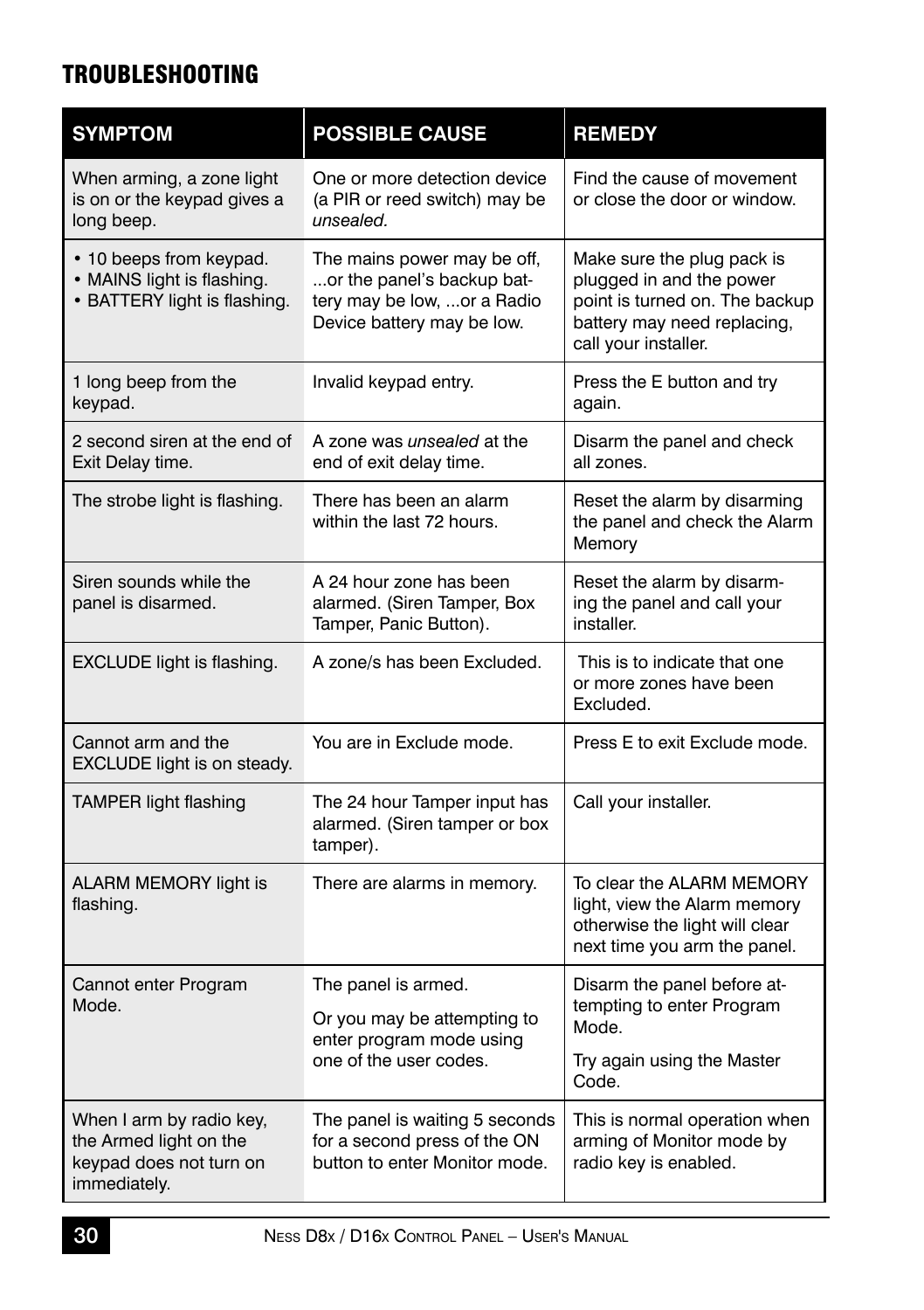## **INSTALLATION RECORD**

D\*8

© 2004 Ness Security Products



DATE PURCHASED:  $\vert$  DATE INSTALLED:

INSTALLATION COMPANY:

TELEPHONE:

TELEPHONE:

MONITORING COMPANY:

NESS D8 ALARM CONTROL PANEL NESS D16 ALARM CONTROL PANEL

#### **TIMERS PATHERESIGNMENT**<br>
Installer programming options<br>
The ELAY 2 ELAY DELAY 1<br>
THERE ENTRY DELAY 2<br>
THERE ASSIGNMENT<br>
THERE ASSIGNMENT<br>
THERE ASSIGNMENT<br>
THERE ASSIGNMENT<br>
THERE ASSIGNMENT<br>
THERE ASSIGNMENT<br>
THERE ASSIGNMENT<br> User programming options P56E SONALERT OUTPUT **P56E** SONALERT OUTPUT **P26E** ENTRY DELAY TIME 1 Seconds P55E STROBE OUTPUT **P55E** STROBE OUTPUT P54E RESET OUTPUT **P54E** RESET OUTPUT P57E SIREN OUTPUT **P43E** ENTRY DELAY 2 **P57E** SIREN OUTPUT P74E Report (dialler) **P74E** Report (dialler) **P27E** ENTRY DELAY TIME 2 Seconds **P42E** HANDOVER P51E MONITOR P52E 24 HOUR **P28E** EXIT DELAY TIME Seconds **P51E** MONITOR **P40E** INSTANT **P52E** 24 HOUR **P45E** AREA 1 **P46E** AREA 2 **P29E** SIREN RESET TIME Minutes **DEVICE TYPE** PIR, Reed **ZONES DESCRIPTION** Entrance, bedroom1, etc **1 2 3** D8 & D16 D8 & D16 **4 5 6 7 8**

|                 | ີ<br>o   |  |  |  |  |  |  |  |  |
|-----------------|----------|--|--|--|--|--|--|--|--|
|                 | $\Omega$ |  |  |  |  |  |  |  |  |
|                 | 10       |  |  |  |  |  |  |  |  |
|                 |          |  |  |  |  |  |  |  |  |
| D <sub>16</sub> | 12       |  |  |  |  |  |  |  |  |
|                 | 13       |  |  |  |  |  |  |  |  |
|                 | 14       |  |  |  |  |  |  |  |  |
|                 | 15       |  |  |  |  |  |  |  |  |
|                 | 16       |  |  |  |  |  |  |  |  |

| <b>USER</b><br><b>CODE</b> | <b>OPTION No</b> | <b>Extra Options Assigned</b><br>E.g. Radio Code,<br>Arm Only, etc. | <b>USER</b><br><b>CODE</b> | <b>OPTION No</b> | <b>Extra Options Assigned</b><br>E.g. Radio Code,<br>Arm Only, etc. | <b>USER</b><br><b>CODE</b> | <b>OPTION No</b> | <b>Extra Options Assigned</b><br>E.g. Radio Code,<br>Arm Only, etc. |
|----------------------------|------------------|---------------------------------------------------------------------|----------------------------|------------------|---------------------------------------------------------------------|----------------------------|------------------|---------------------------------------------------------------------|
| Master<br>Code             | P201E            |                                                                     | 20                         | P220E            |                                                                     | 39                         | P239E            |                                                                     |
| $\overline{c}$             | P202E            |                                                                     | 21                         | P221E            |                                                                     | 40                         | P240E            |                                                                     |
| 3                          | P203E            |                                                                     | 22                         | P222E            |                                                                     | 41                         | <b>P241E</b>     |                                                                     |
| $\overline{4}$             | P204E            |                                                                     | 23                         | P223E            |                                                                     | 42                         | <b>P242E</b>     |                                                                     |
| 5                          | P205E            |                                                                     | 24                         | P224E            |                                                                     | 43                         | P243E            |                                                                     |
| 6                          | P206E            |                                                                     | 25                         | P225E            |                                                                     | 44                         | <b>P244E</b>     |                                                                     |
| $\overline{7}$             | P207E            |                                                                     | 26                         | P226E            |                                                                     | 45                         | P245E            |                                                                     |
| 8                          | P208E            |                                                                     | 27                         | <b>P227E</b>     |                                                                     | 46                         | P246E            |                                                                     |
| 9                          | P209E            |                                                                     | 28                         | P228E            |                                                                     | 47                         | <b>P247E</b>     |                                                                     |
| 10                         | P210E            |                                                                     | 29                         | P229E            |                                                                     | 48                         | P248E            |                                                                     |
| 11                         | P211E            |                                                                     | 30                         | P230E            |                                                                     | 49                         | P249E            |                                                                     |
| 12                         | P212E            |                                                                     | 31                         | P231E            |                                                                     | 50                         | P250E            |                                                                     |
| 13                         | P213E            |                                                                     | 32                         | P232E            |                                                                     | 51                         | P251E            |                                                                     |
| 14                         | P214E            |                                                                     | 33                         | P233E            |                                                                     | 52                         | P252E            |                                                                     |
| 15                         | P215E            |                                                                     | 34                         | P234E            |                                                                     | 53                         | <b>P253E</b>     |                                                                     |
| 16                         | P216E            |                                                                     | 35                         | P235E            |                                                                     | 54                         | P254E            |                                                                     |
| 17                         | P217E            |                                                                     | 36                         | P236E            |                                                                     | 55                         | P255E            |                                                                     |
| 18                         | P218E            |                                                                     | 37                         | P237E            |                                                                     | 56                         | P256E            |                                                                     |
| 19                         | P219E            |                                                                     | 38                         | P238E            |                                                                     |                            |                  |                                                                     |